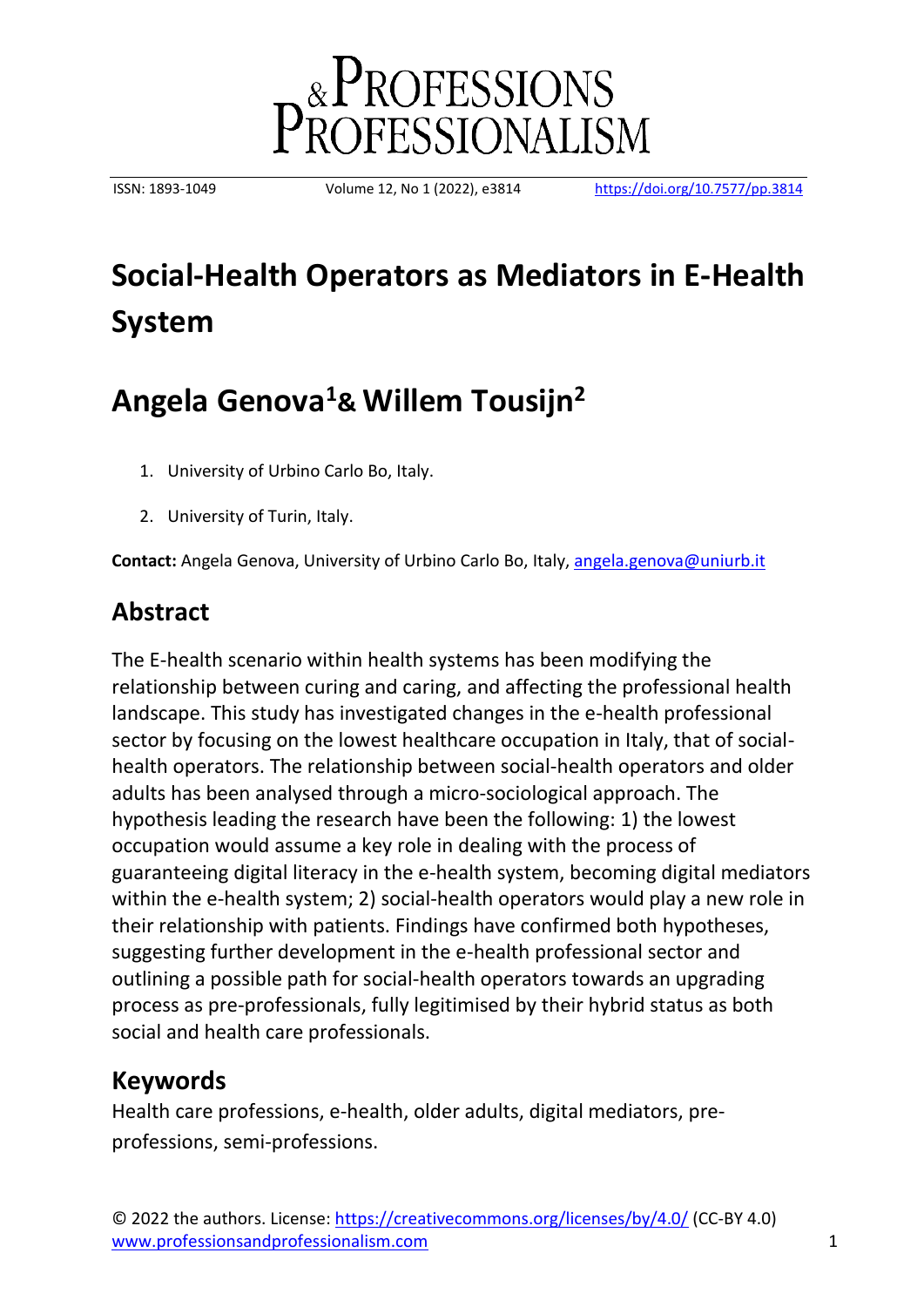The EU digital strategy states that technology improves the daily lives of citizens by promoting digital competences for all Europeans. Its policy aims are to expand Europe's super-computing capacity to develop innovative solutions for medicine; create a European health data space to foster targeted research, diagnosis and treatment (European Commission, 2020); and support "e-health" (Black et al., 2011;Oh, Rizo, Enkin, & Jadad, 2005).

The increasing role that digital technology is acquiring in health systems raises potential issues of inequities. Those without access to the Internet or digital skills increasingly face potential barriers within an e-health care system. The proportion of individuals between the ages of 65 and 74 who have never used the Internet is falling rapidly across the EU: in 2010 it stood at 71% in the EU (EU 28) and in 2019 36% (Eurostat, 2020). Nevertheless, comparing data on all the population (98% of all Europeans used the Internet in the last 3 months), the digital gap among older adults is still critical. In the updated e-health scenario, lack of access to digital health, as well as poor engagement with digital health and barriers to digital health literacy, will affect health outcomes (Crawford & Serhal, 2020). Digital health equity is going to play a key role in public policy agenda (Crawford & Serhal, 2020).

The introduction and increasing use of ICT is strongly influencing the health professional landscape (Brante, 2013), both in terms of the health professional-patient relationship and the identity of health professionals. The impact of ICT on the health professional-patient relationship has been analysed according to two different interpretative approaches. The first one is techno-optimistic, which sees ICT as reducing the professional-patient cognitive asymmetry and increasing patient participation and mutual collaboration (Eysenbach, 2008; Timmermans & Berg, 2003; Topol, 2015). The second is techno-pessimistic, which sees ICT as preserving asymmetric power dynamics (Lupton, 2014). The relationship between patients and medical professions has been challenged by consumerism, the increasing attention for complementary medicine and Internet access to information (Bury,2004). Nonetheless, research findings highlighted that Internet informed patients do not lead toward de-professionalization (as does the demystification of medical expertise), and a decrease in trust (Trachtenberg, Dugan & Hall 2005), but call for a strategic response by medical professions, through a medical profession enlisting process which considers Internet as an inevitable part of the medical practices (Broom, 2005). In an e-health system, the relationship between health professions and patients is changing as is the space of their interaction, as they no longer need to be physically close to each other. E-health is affecting "all the gestures by which, in a given society, a disease is circumscribed, medically invested, isolated, divided up into closed, privileged regions, or distributed throughout cure centres, arranged in the most favorable way" (Foucault, 2003 p.16).

So far, studies on the consequences of ICT on healthcare work have focused on the higherlevel occupations, mainly physicians and nurses (Bagot, Cadilhac, Vu, Moss, & Bladin, 2015; Hallqvist, 2019; Nickelsen, 2019; Vicarelli & Bronzin 2018; Viitanen et al., 2011), while lower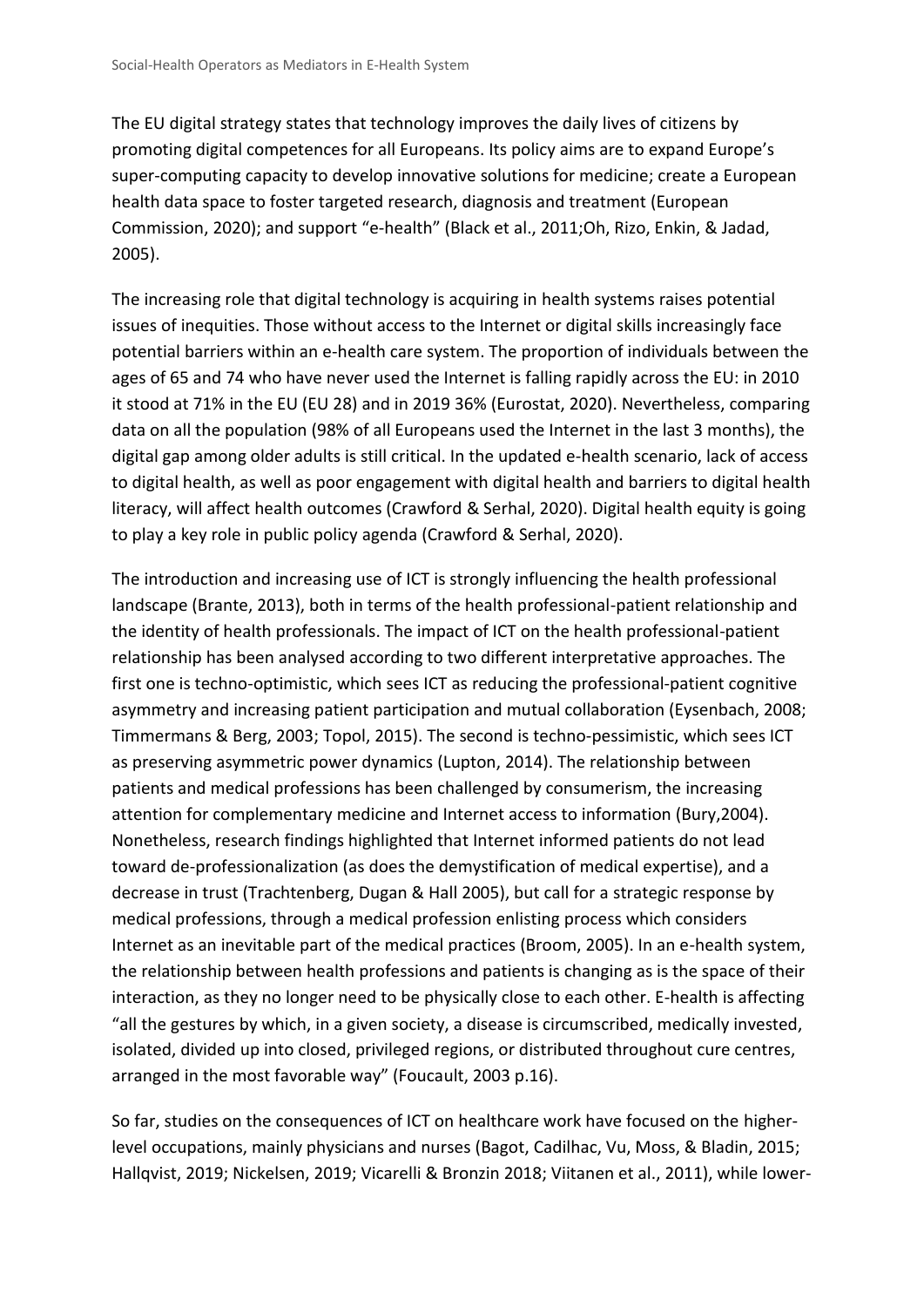level occupations have received less attention. There is a lack of study on the role of lower occupations in the transition towards an e-health system. This study intends to overcome this gap by focusing on the role of the lowest health care occupation in the transitions towards the e-health system.

Professions are considered as occupational groups characterised by autonomy and discretion (Abbott, 1988; Freidson, 2001). This autonomy is legitimated by strong formal knowledge and higher education (Freidson, 1986). Other features have been added to these main elements, such as codes of ethics, altruism, rationality, and educational credentials (Wilensky, 1964), outlining a taxonomic approach (Saks, 2012). In addition, professions have been characterised by three further minor principles: the referral (if necessary, professionals should refer clients to a colleague with different specialty), "sloughing off" (less rewarding parts of professional jobs are delegated to lesser paid assistants), and impersonal service delivery (clients are treated equally) (Wilensky, 1964). This theoretical framework raises the first research question leading this study: in the ehealth system, could the social-health operators, as the lowest health system occupation, be considered as badly paid assistants doing the less rewarding parts of the professional jobs guaranteeing the patients technological access to e-health?

The professional minor principle of referral, "sloughing off", and impersonal service delivery (Wilensky, 1964) have been questioned from the perspective of human relationships (Harrits, 2016). The structural asymmetric position in the relationship between professionals and clients is a key point in studies of professions (Freidson 2001; Parsons, 1954). This position is based on specialised formal knowledge and the expertise of professionals in dealing with the problems of clients. Within this theoretical context, knowledge has to be balanced by "service ethics" and "professional morality" (Abbott, 1983; Evans, 2014), as well as adapted to the specific life experiences, current circumstances, and needs of each client (Lipsky, 2010). Nevertheless, such an "asymmetric power relationship is structurally and institutionally linked to the specific formal-scientific knowledge of the professional, and it is thus only legitimate as long as it is confined to this specific knowledge" (p.2).

Curing and caring professionals are mostly characterised by frequent and long periods of interaction with clients, thereby creating more articulated relationships (Hargreaves, 1998; Manning-Morton, 2006; O'Connor, 2008). Harrits (2016) investigated what close relations with clients mean for professionalism, arguing, from the perspective of a sociology of the professions, that elements of personal, relational, and emotion-based logic have not been discussed in depth. He suggested "[conceptualising] professionalism broadly as based not only on formal and practical knowledge (in the broadest possible meaning of this concept) but also on personal qualities such as the ability to engage in personal and emotion-based relations to citizen clients" (Harrits, 2016, p.13). He therefore outlines a concept of professionalism built "not only on science and professional experiences but also on shared (institutionalized) societal values" (Harrits, 2016, p. 13) with the challenges that this might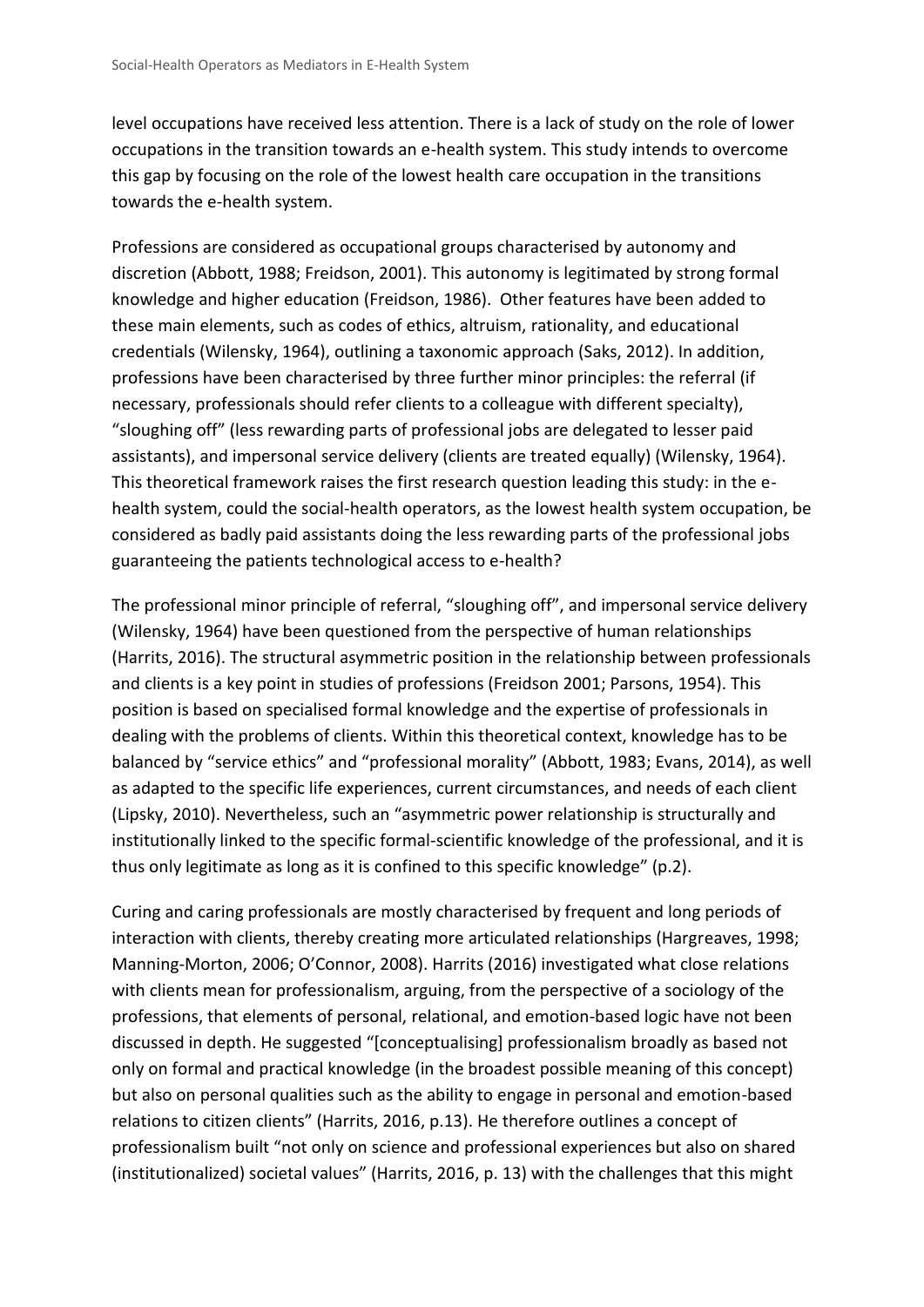imply for the professional–client relationship and for the professionalism model from theoretical, empirical, and normative points of view, in terms of fair and equal treatment. This theoretical background raises the second research question. In an e-health scenario, social-health operators being alongside the bed of patient, more than other health care professions, are engaged in a relationship with patients based on personal, relational, and emotion-based logic, through his/her personal qualities, more than other health care professions doing their impersonal job who are not necessarily physically close to the patients. How is this process affecting the relationship between social health operators and patients?

Moreover, as argued by Trappenburg & Noordegraaf (2018) "diminishing the impact of referral, sloughing off and objective, impersonal care is necessary to address the medical needs of an elderly population and the needs of vulnerable people living in a difficult modern world" (Trappenburg & Noordegraaf, 2018, p. 11). Therefore, the issue is getting even more crucial in the care relationship between social-health operators and older patients, as older adults face higher barriers in accessing e-health.

This study investigates the social-health operator role in the e-health scenario through a micro sociological research approach, focused on the relationship between social-health operators and older adults. These qualitative data were collected in 2018 within a broader EU funded project, in an Italian case study. Within this project the lowest level occupation, the socio-health operators, have been given the chance to teach older people how to access computers and use Internet technology. Digital literacy which enables access to computer and internet technology, has to be considered a preliminary skill in order to access the ehealth system. This is a crucial aspect in the e-health scenario, as digital skills are one of the key aspects to counter health inequity in an e-health context. Economic resources as well centre-periphery and Internet access are other crucial aspects. Nevertheless, in this study we focus on the role of social health operators as digital skills teachers.

The main research hypotheses are: 1) the lowest occupation would assume a key role in dealing with the process of guaranteeing digital literacy in the e-health system, becoming digital mediators in the e-health system. 2) social-health operators would play a new role in their relationship with patients. Based on data concerning the point of view of socio-health operators and patients, in an Italian case study, this research intends to contribute to the debate on changes in health professions in the e-health system.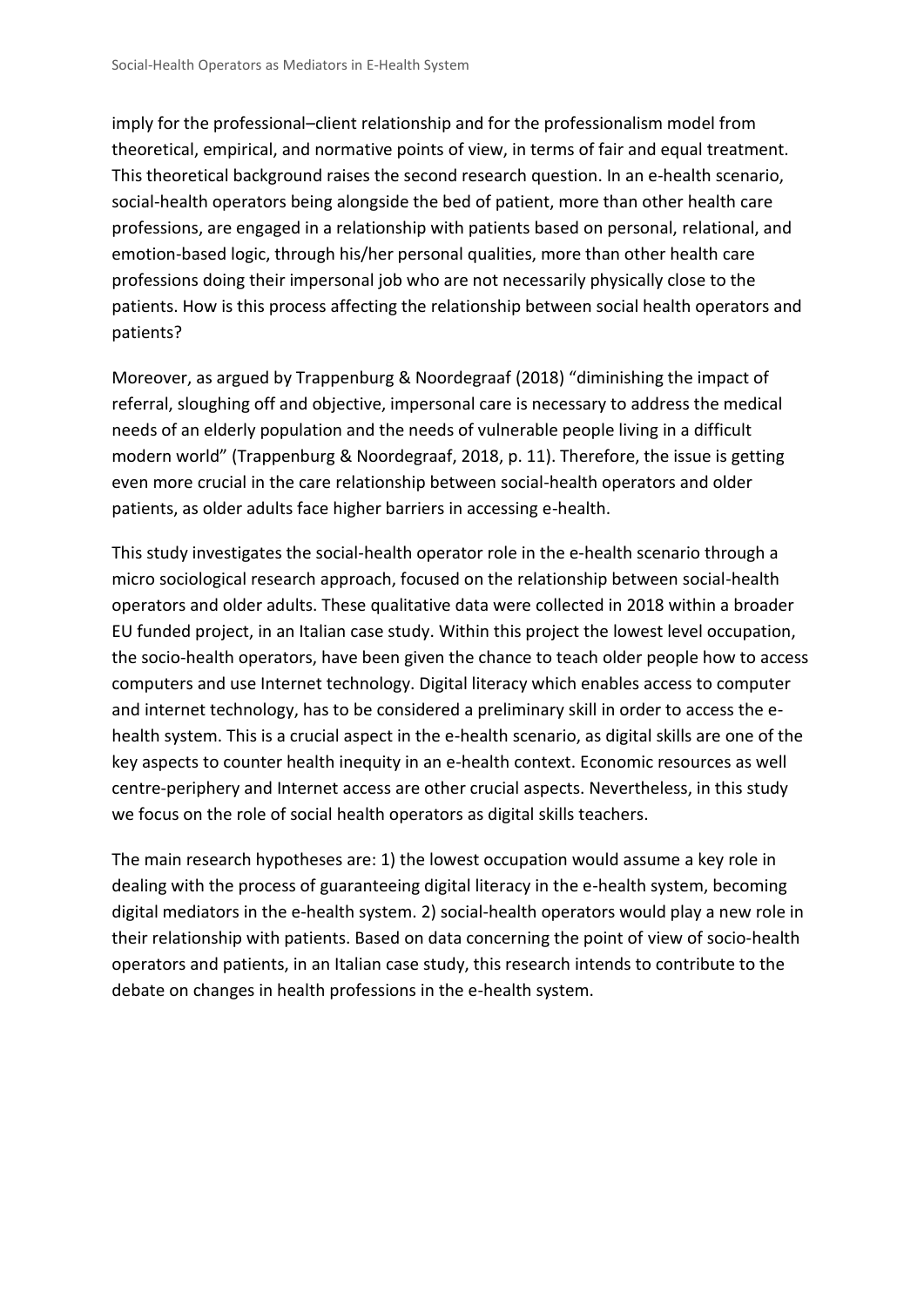## **Professions, semi-professions, and pre-professions in the Italian healthcare arena: The research background**

All professions are constantly changing (Abbott, 1988); the introduction of ICT represents a potential revolution for healthcare professions within the managerial reforms to healthcare systems in the neoliberal era (Gabe, Cardano & Genova, 2021). Taking into account Saks' statement on the complexity of defining professions (Saks, 2012), in this study we consider the comprehensive approach suggested by Brante (2013), who stresses the importance of going beyond the analysis of a single occupation: "The history of individual professions is dominated by [a] broader ecological history of the system of professions. We should be writing histories of arenas or zones in that ecology, not of individual professions and occupations. The latter are not where causality lives" (Abbott, 2010, p. 176). Therefore, social-health operators have to be considered as part of a broader professional arena. In order to describe this arena, we rely on Brante's (2013) typology: classic professions, semiprofessions and pre-professions. Classic professions have their organisational origins in the 19th century; they result from occupations based on long university training and are characterised by high status, such as physicians. Semi-professions (Etzioni, 1969) are related to the development of welfare systems after the Second World War and are characterised by higher educational paths, integrated into universities, nurses being the typical example. Pre-professions represent a third generation of occupational groups emerging in the last decades and are still in the process of obtaining professional status; in "many cases there is no ambition to construct more abstract systems of knowledge … the term pre-professions refer to the heterogeneous spectrum of novel occupations and expert groups presently expanding into a neo-liberal market" (Brante, 2013, p. 7). Professions are involved in a struggle for symbolic and material assets in the professional arena, where some occupations are subordinated to other occupations.

In Italy, as in other countries in the final decades of the last century, traditional relationships between the healthcare occupations, established during the "golden age" of the medical profession, were increasingly called into question. Medical dominance was challenged by a number of changes in the health system, including the spread of managerialism, the growth of consumerism, and the striving for autonomy of many subordinate health occupations (Tousijn, 2002). Nurses benefitted from a number of reforms aimed at upgrading, at least in the juridical arena, a profession which for a long time had been very much subordinate to the medical profession. Nevertheless, in the workplace (Abbott, 1988) medical dominance has proved to be more difficult to overcome. Thus, nursing professionalisation is still a work in progress, and nurses' autonomy continues to be constrained by medical dominance (Sena, 2017). The third layer of healthcare hierarchy has for a long time been a number of variously trained workers grouped under the generic label of "auxiliary personnel" and since 2001 "social-health operator".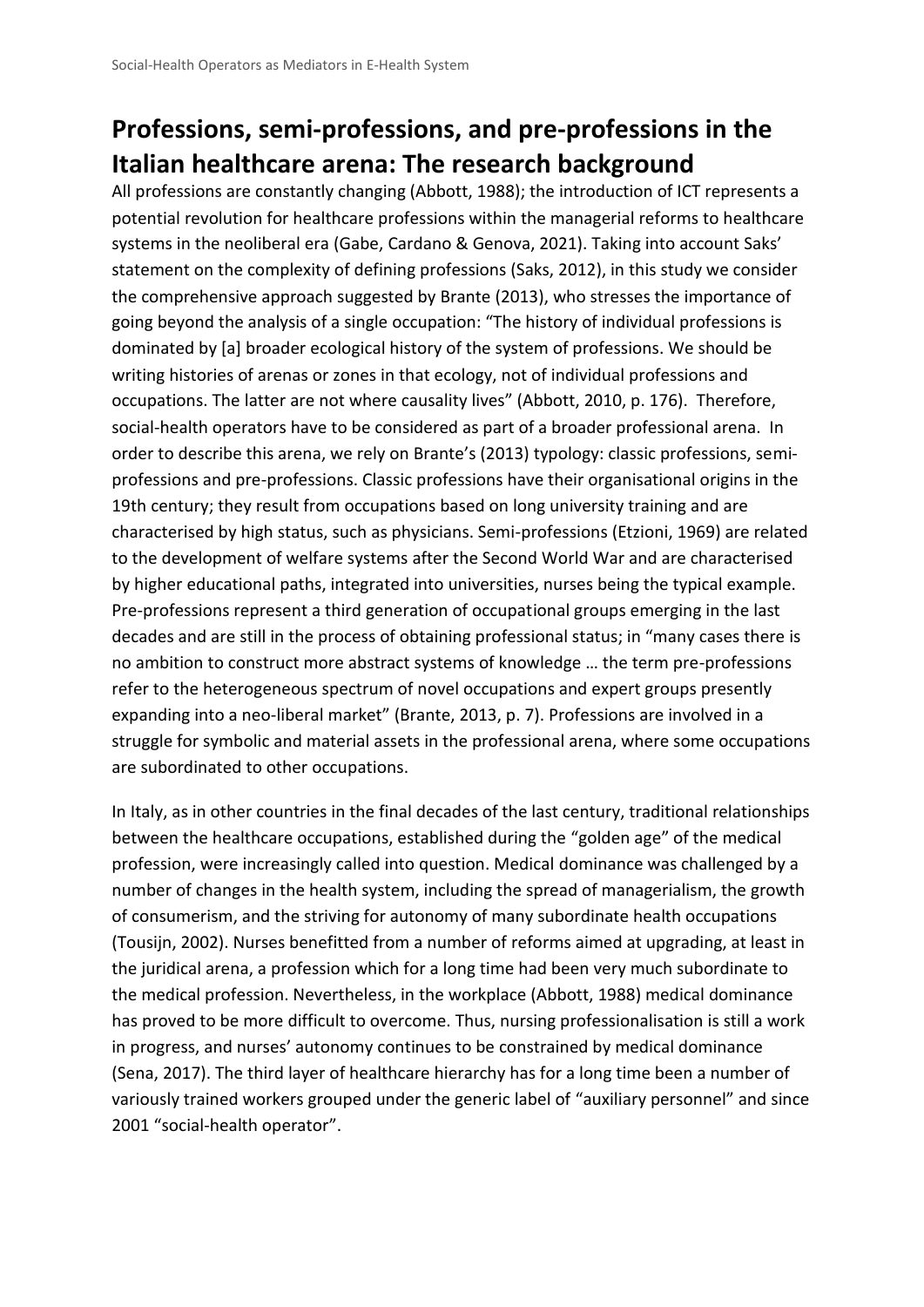The data on the main health care professions and semi-professions in Italy are presented in table 1.

|                         | National Health   | Personal in residential health | Total health care   |
|-------------------------|-------------------|--------------------------------|---------------------|
|                         |                   |                                |                     |
|                         |                   |                                |                     |
|                         | Service Personnel | care service, 2018 (2)         | and residential     |
|                         |                   |                                |                     |
|                         |                   |                                |                     |
|                         | (1)               |                                | health care service |
|                         |                   |                                |                     |
|                         |                   |                                |                     |
|                         |                   |                                | personnel           |
|                         |                   |                                |                     |
|                         |                   |                                |                     |
| Doctors and dentists    | 101,876           | 9,881                          | 111,757             |
|                         |                   |                                |                     |
|                         |                   |                                |                     |
| Nursing staff           | 255,819           | 38,966                         | 294,785             |
|                         |                   |                                |                     |
|                         |                   |                                |                     |
| Social-health operators | 51,684            | 165,329                        | 217,013             |
|                         |                   |                                |                     |
|                         |                   |                                |                     |

| Table 1. Health care professional in Italy (last available data). |  |  |  |
|-------------------------------------------------------------------|--|--|--|
|-------------------------------------------------------------------|--|--|--|

(1) Source: Ministero della Salute. (2018*). Personale delle ASL e degli Istituti di ricovero pubblici ed equiparati. Anno 2018. A cura di Ministero della Salute: Direzione generale della digitalizzazione, del Sistema informativo sanitario e delle statistica: Ufficio di Statistica. [Health Ministry, Staff of the ASLs and public and equivalent hospitalization institutes. Year 2018]*. By the Ministry of Health: Directorate General for Digitalization, Health Information System and Statistics - Statistics Office). Retrieved from [https://www.salute.gov.it/portale/documentazione/p6\\_2\\_2\\_1.jsp?lingua=italiano&id=3012](https://www.salute.gov.it/portale/documentazione/p6_2_2_1.jsp?lingua=italiano&id=3012)

(2) Source: Istat. (2020*). Addetti all'assistenza alla persona, 2017 (variable: 7126) [Health for all database, Personal in residential health care].* Retrieved from <https://www.istat.it/it/archivio/14562>

# **The role of social health operators in the Italian regulative background**

In 2001 the Italian regulative system instituted the *Operatore Socio-Sanitario* (Social-Health Operator) qualification based on a professional training involving social and health care knowledge and competences (Gazzetta Ufficiale, 2002; Moretti, Spina & Ciaschini, 2012). The main aims of social-health operator activities are: a) to satisfy the primary needs of the individual, within their areas of competence, in both a social and health context; b) to promote the wellbeing and autonomy of the user. In terms of education, the medical and nursing professions are based on national academic educational programmes, whereas social-health operator training is managed at a regional level through a one-year course of not fewer than 1,000 hours for the basic qualification. Specialisations can be achieved through supplementary training courses of no more than 300 hours (of which 150 for training/work experience) for specific caring needs or the organisation of care for older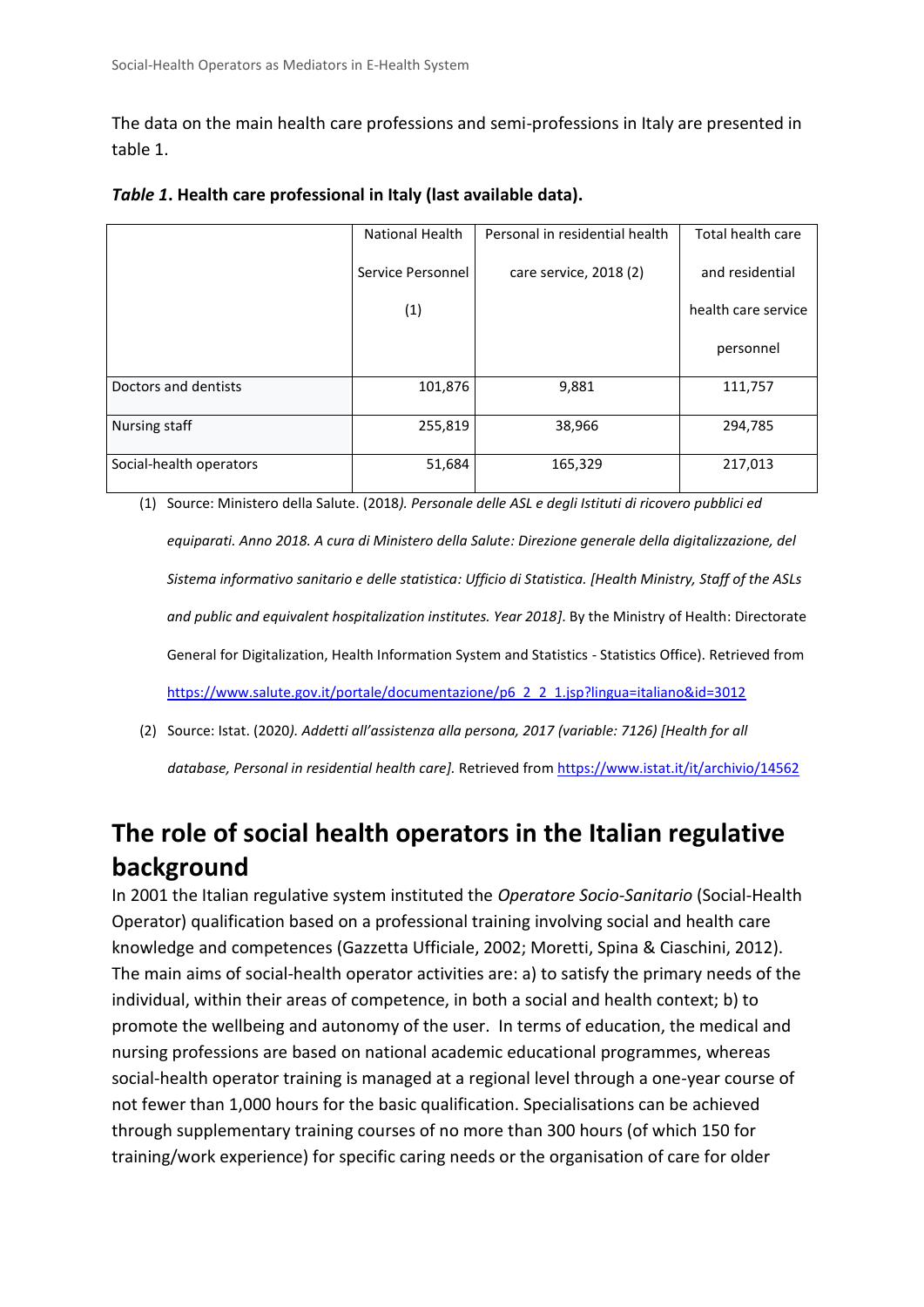patients, psychiatric patients, hospital, and residential care. Social-health operator activities are centred on the individual and their living environment. Responsibilities include: a) direct assistance and domestic care help; b) sanitation and social intervention; c) management, organisational and training support. With respect to social activities, the social and health worker "recognises and uses appropriate communication languages and communication systems in relation to operating conditions; implements relationships-communications of help with the user and the family, for social integration and the maintenance and recovery of personal identity" (Gazzetta Ufficiale (2003) - Attachment A). Therefore, in the ICT health reform process, social-health operators also acquire a potentially important role as communication mediators between patients and other health care professions. Furthermore, social-health operators are responsible for "performing simple diagnostic and therapeutic support activities". Therefore, they might be considered as having a key role in telemedicine and e-health practices, for example, in the collection of health data and their analysis by professionals not physically close to the patient. Through additional training (Gazzetta Ufficiale, 2003), social-health operators can acquire responsibility for the following further activities: administration of prescribed therapy, in accordance with or under the supervision of the nursing manager; intramuscular and subcutaneous therapy on specific nursing planning, under the direction or supervision of the nursing care manager; detection and annotation of vital parameters (heart rate, respiratory rate and temperature) of the patient; the collection of excretions and secretions for diagnostic purposes; simple dressings and bandages; artificial respiration, and external cardiac massage. The list of social-health operator responsibilities illustrates a complex profile of knowledge and competences operating between social and healthcare professionalism.

## **Research design**

The research design presents and discusses the following aspects: the study research context, the case study, the main topics investigated, the data collection procedure and the data analysis process.

#### *The study research context*

Teaching activities on PC use for older patients were among social-health operators' tasks in the European funded Ages 2.0. project. Social-health operators were engaged in teaching PC and Internet access to older people for a period of four months. Social-health operators responsible for the teaching activities, had previously taken part in a training course organised within the Ages 2.0 project which concerned the teaching processes.

The 16-week training course for older people included multiple face-to-face sessions, telephone, and e-mail support. Moreover, a user-friendly guideline was developed to supplement training to ensure participants have access to tangible materials which they can use as reminders. Social-health operators met the older people for two hours twice in the first four weeks, then the training time was reduced to one hour twice a week for the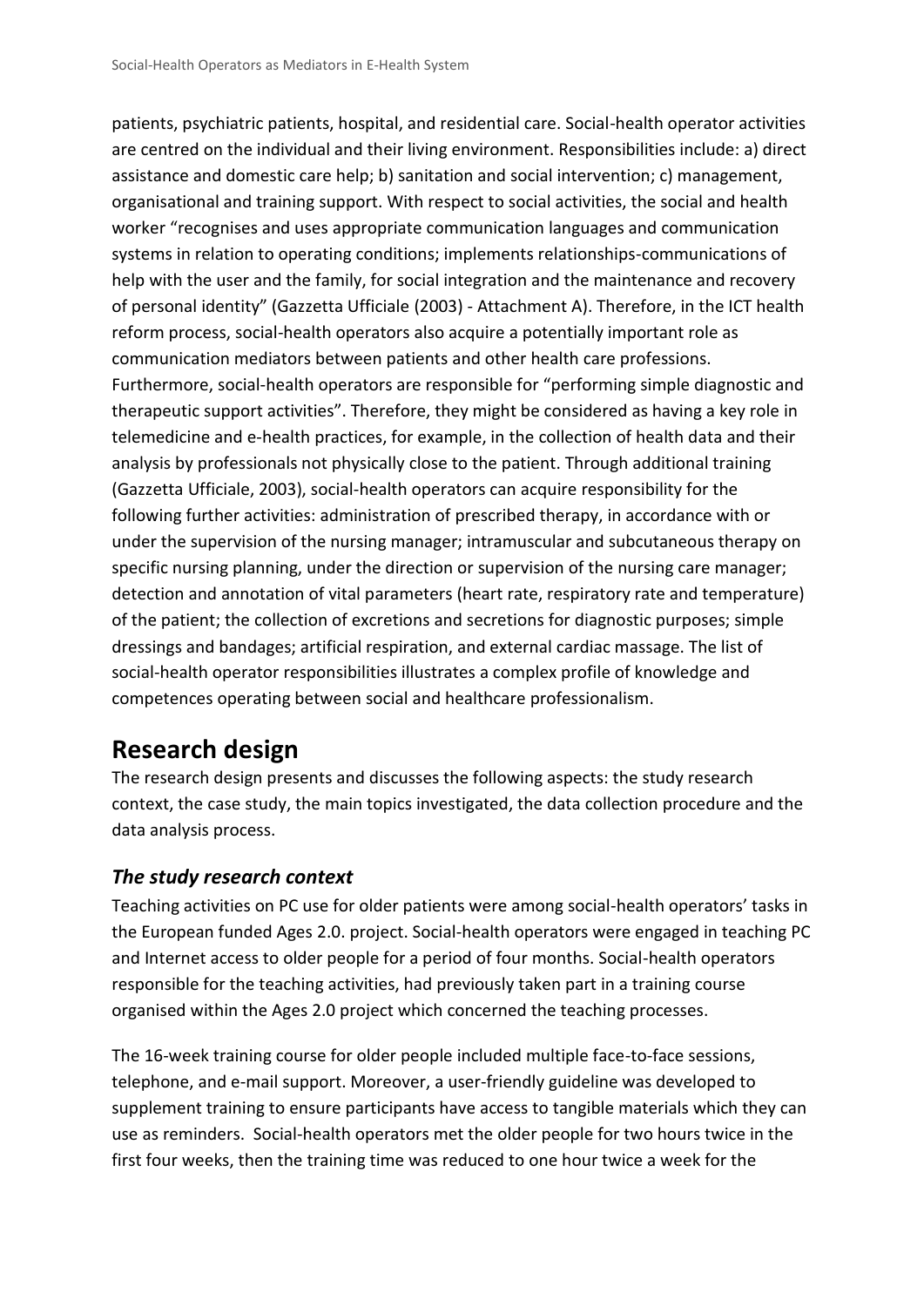following four weeks. In the last four weeks the face-to-face interaction was reduced to one hour a week, while email and telephone support was supplied.

#### *Ethical procedures*

The study protocol concerning all the ethical aspects was approved by the ethical committee of the University, as for example the sensitive aspects concerning the access for older people to the web and social media (Mordini et al., 2009), as well as the consent to collect data on their participation in the project. Regarding the data presented in this study, the purpose of the study was explained at the beginning of the data collection process and interview, and researchers declared that responses to questions were regarded as informed consent. Moreover, all the participants in the research project, signed an informed consent and the data privacy protection declaration in order to be part of the research.

#### *The case study*

The research focused on an Italian case study. The Italian context merits special attention because of the low numbers of older adults using the Internet in a universal healthcare system. In 2010, those aged between the ages of 65 and 74 who had never used the Internet in Italy numbered 83% and in 2019 they were 49% (Eurostat, 2020). Also considering people over 74, this percentage increases. Moreover, Italy has a universal healthcare system fostering health equity by reducing inequality in providing access to health services based on age (Pavolini & Vicarelli, 2013; Vicarelli & Pavolini 2015). Therefore, considering the low percentage of people using Internet and the universal health care framework, Italy could be considered a privileged case study in investigating changes in health professions in the e-health context.

#### *The research perspectives*

In the e-health scenario, this study investigated the role of social-health operators and their relationship with patients. To investigate the role of social-health operators in the transition towards e-health system, this study focused on the analysis of the Italian regulative framework (macro level) and on investigating the relationship between social-health operators and older patients in the teaching / learning task (micro level). To capture the objective reality in investigating the relationship aspects is outside our sociological analysis. We therefore assume that we can only know this relationship through its representation (Denzin, 2012) and hence the participants' discourses (Fairclough, 2013). The relational aspect has been investigated through two complementary points of view: 1) the patients' perception of the relationship with social-health operators. 2) the social-health operators' perception of the relationship with patients.

#### *The data collection design and procedure*

This research applied multiple methods to collect data on the role and the relationship between patients and social-health operators in the teaching /learning PC and Internet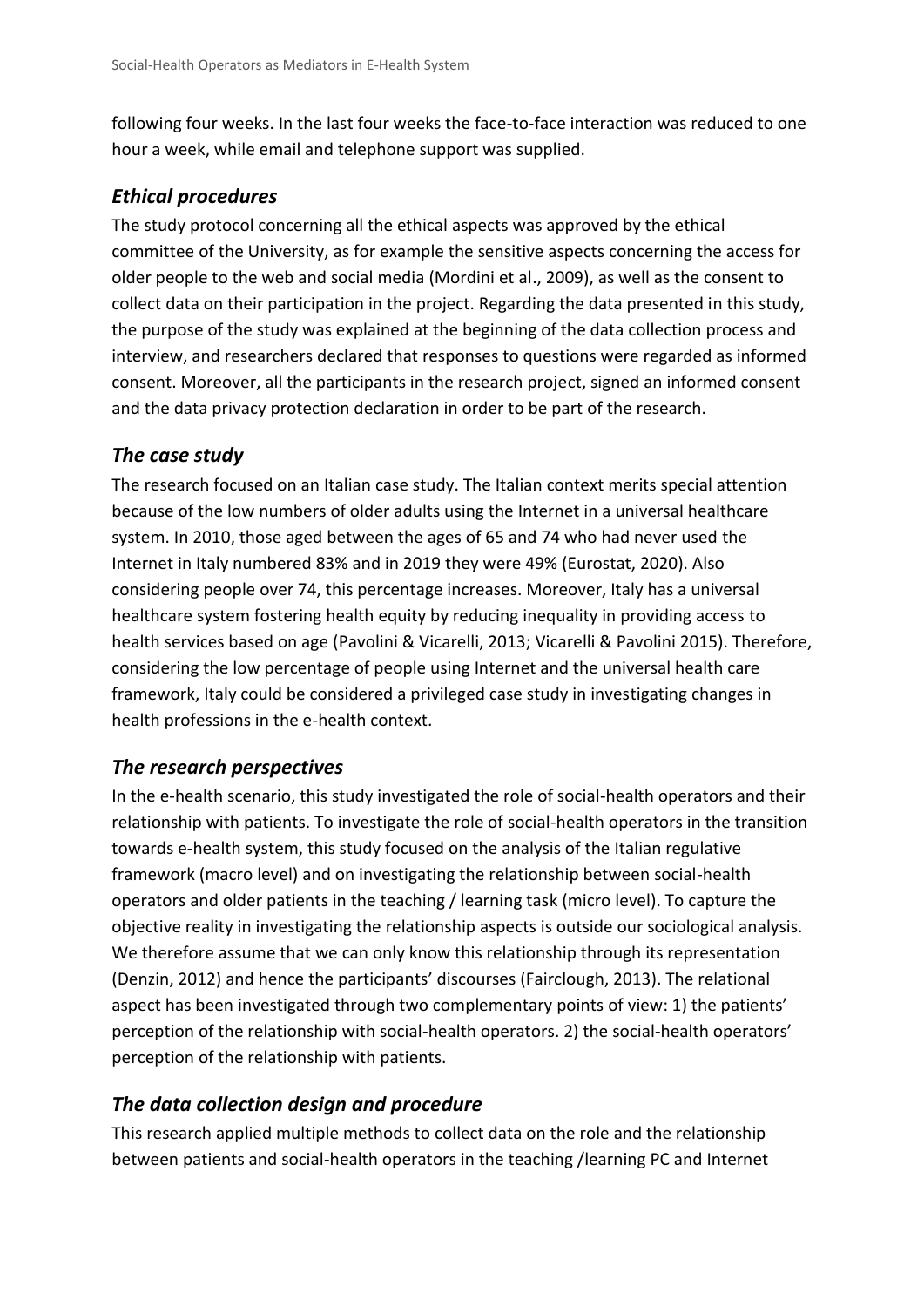access. The use of multi-methods is called convergent validation or triangulation (Jick, 1979; Webb, Campbell, Schwartz, & Sechrest, 1966). This methodological perspective adopts the complementary of different methods and is the so-called mixed methods approach, aiming at an in-depth understanding of the phenomenon in question (Denzin, 2012; Olsen, 2004 ). The starting point of the mixed-methods approach is the idea that different research methodologies have specific weaknesses but also specific strengths that should be overcome combining the two approaches. Mixed methods research has raised several criticisms concerning the different paradigm assumptions, the philosophical and epistemological debate, as well as the subordination of qualitative to quantitative methods (Howe,1988; Maxcy, 2003). Nonetheless, the use of multiple methods, and therefore collection and analysis of different empirical data, adds rigor, breadth complexity, richness, and depth to any inquiry (Flick, 2007). Therefore, this study collected qualitative data and quantitative data, combining an interpretative approach with basic statistical analysis (Erzberger & Prein, 1997). Moreover, in this research the mixed methods approach does not only apply to the complementary of quantitative and qualitative data, but also refers to the complementary role of different qualitative data collection techniques.

Data on social-health operators' perceptions on the relationships with older people in teaching them computer and Internet access in residential care and in home care services, were collected through:

- 1. Telephone interviews with eight social-health operators at the end of the training process. Eight is the total number of socio-health operators involved in the teaching process. Social-health operators were all women, between 29 and 48 years old, and all of them were already known by the patients. The interviews followed a semistructured list of questions.
- 2. Teaching diary: documentation compiled by social-health operators during the implementation of the project, called "training logs", collecting all the data on the training process in terms of objectives for each training meeting, criticalities, and potentialities during the meeting, together with notes on the interests and mood of participants. "Training logs" represented a crucial element of analysis regarding the implementation of the training process for older people by social-health operators, highlighting all the criticalities, challenges and successes reached by each socialhealth operator in their teaching activities. "Training logs" shed light on behaviours, practices as well as comments that would be not accessible to researchers, even during participant observation. Training logs are a sort of diary and therefore have all the potentialities, as well as limits, of this methodological research tool, both as record of and reflection on the experience (Alaszewski, 2006; Corti,1993; Cucu-Oancea 2013; Elliot, 1997).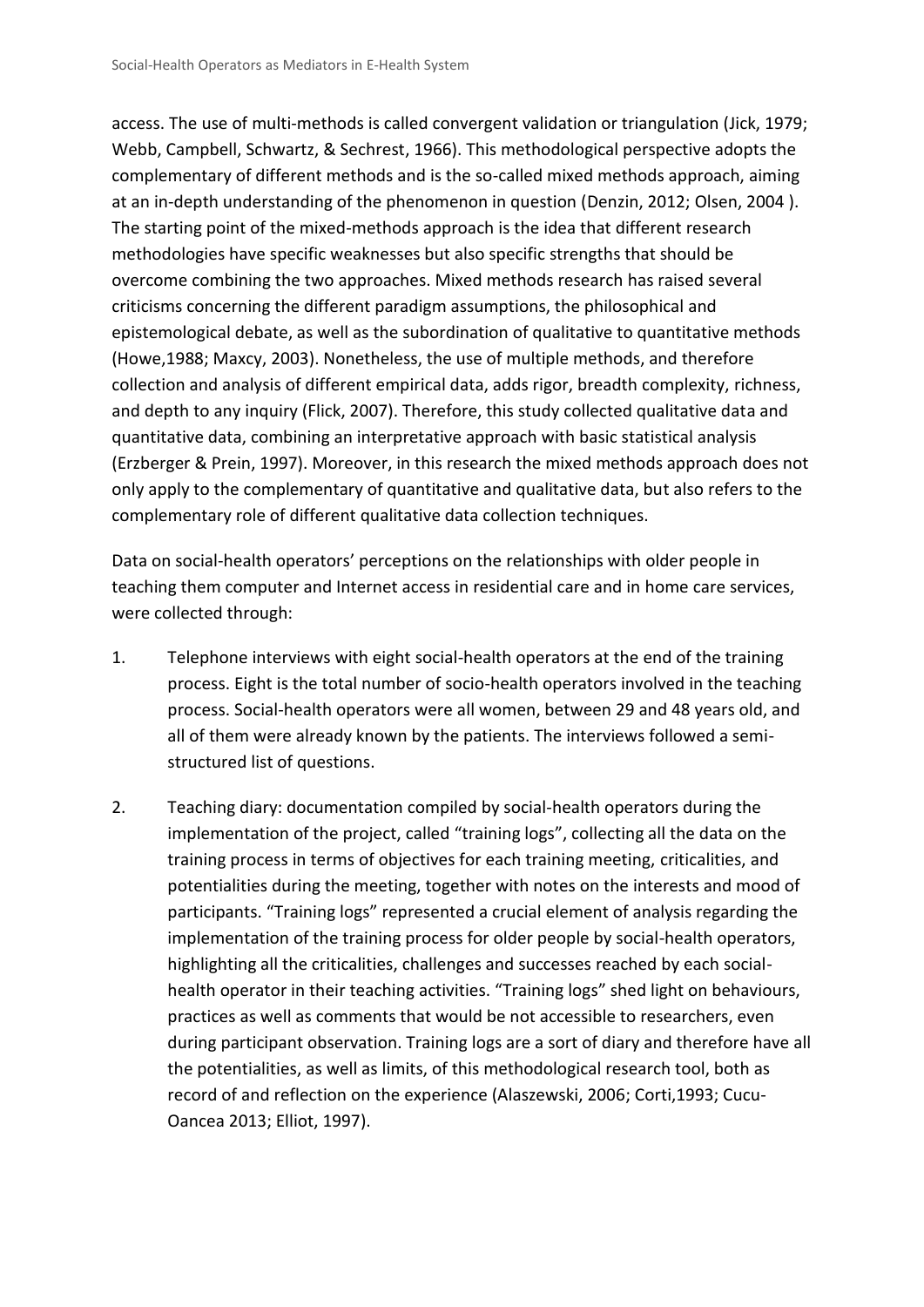Data on older patients' perceptions on their relationships with social-health operator steaching them PC and Internet access were collected through:

- 1. Face to face structured interviews with the 60 older people who had taken part in the training process to access computer and internet. Half of the older people were in domestic settings (the older people's own homes), while the rest were in residential care homes. The structured interview mainly consisted of closed questions. Most of them used Likert-type scale for collect responses. The interviews were conducted just a few days after the end of the PC and Internet training process.
- 2. Facebook posts written by older patients during PC and Internet access training were also analysed. Facebook has become a wide source of data in sociological research (Giglietto et al 2012; Hookway, 2008) with all the ethical issues concerning social media research (Moreno et al., 2013). The Facebook posts written by older people involved in the computer and Internet learning process have been examined during the time of the learning process and in the three weeks after the training was concluded.

#### *The data analysis process*

The analysis was carried out on different sources of data considering the point of view of socio-health operators as well as the point of view of older people involved in the computer and Internet technology learning process. Quantitative data from the structured interview to older patients were analysed through basic statistical approach. Nevertheless, most of the data collected were qualitative data and they were processed through Content Analysis (Patton, 2002; Ritchie, 1994) to describe and interpret the perceptions of older patients and of social-health operators regarding their relationship in the teaching / learning process. Open ended questions avoiding restricting the respondents' choice of answers, allowed the collection of rich data in the social-health operators interviews (Gubrium & Holstein 2002). The main steps of the qualitative research process were followed in data processing:

- 1) Familiarization with the verbal transcription of all the interviews and of all the Facebook posts by older patients and all the social-health operators' training logs. In this phase we obtained an overview of the collected data and started to make the first notes on recurring themes
- 2) According to the research questions, the thematic framework was set out.
- 3) In the indexing phase, the thematic framework was developed according to the focus of the analysis.
- 4) All the data were analysed in depth and each specific piece of the data was charted according to the research themes.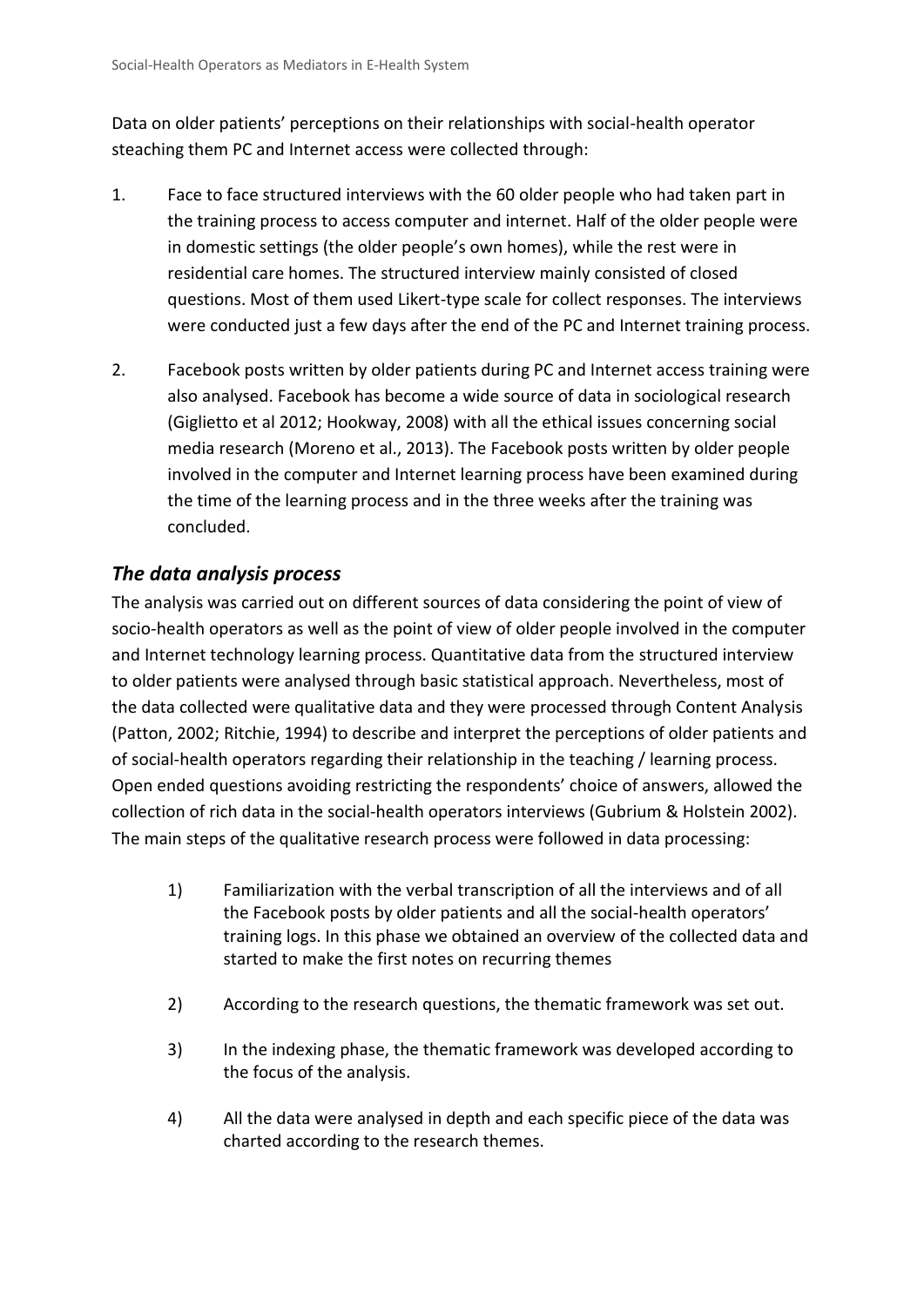5) The charted data were examined by their main aspects and in relation to the thematic framework of the study. They were mapped and interpreted (Ritchie & Spencer, 1994).

The epistemological framework to analysing qualitative data, from interviews as well from training logs and Facebook posts, has been critical discourse analysis (Fairclough, 2013). This focuses on language through a critical sociological analysis to highlight power relationships, ideologies, institutions, and social identities perspective. Therefore, critical discourse analysis has been applied in its explanatory capacity because it does not simply describe existing realities but seeks to explain them showing the power dynamic as well as the mechanism and forces in the context of health professions arena.

| <b>Research questions</b>   | <b>Point of view</b> | Data sources                             |
|-----------------------------|----------------------|------------------------------------------|
| Are social health operators | Perceptions of       | 8 Interviews (each interview counts      |
| going to assume the role of | social-health        | about 6 written pages of interview       |
| digital mediators in the e- | operators            | transcriptions)                          |
| health system?              |                      |                                          |
|                             |                      | 60 Social health operators' teaching log |
| How is the role of digital  |                      | (each diary count about 10 pages of      |
| mediators going to change   |                      | notes)                                   |
| the relationship with older | Perceptions of       | 60 Structured interviews with closed     |
| patients?                   | older patients       | questions                                |
|                             |                      |                                          |
|                             |                      | 87 Facebook posts by the participants in |
|                             |                      | the project                              |

*Table 2.* **Research questions, point of view and data sources** 

## **Results: The relationship between social-health operators and patients in the teaching / learning task**

#### *Social-health operators' perception of the relationship with patients*

Teaching PC and Internet use means dedicating time to allow older people to become familiar with the technology. Time given over to teaching and learning is a crucial new aspect in the relationship between social-health operators and patients, turning caring time into teaching time. As noted in a teaching diary: "The lady has difficulties writing with a keyboard. Therefore, we spend time doing writing exercises" (TL\_63). As another social and health worker wrote in the training log: "The lady has never used a computer in her life. So, I had to teach her to write with the keyboard and to know the use of the keys on it. The lady was very much engaged during the computer course. Her initial difficulties related to never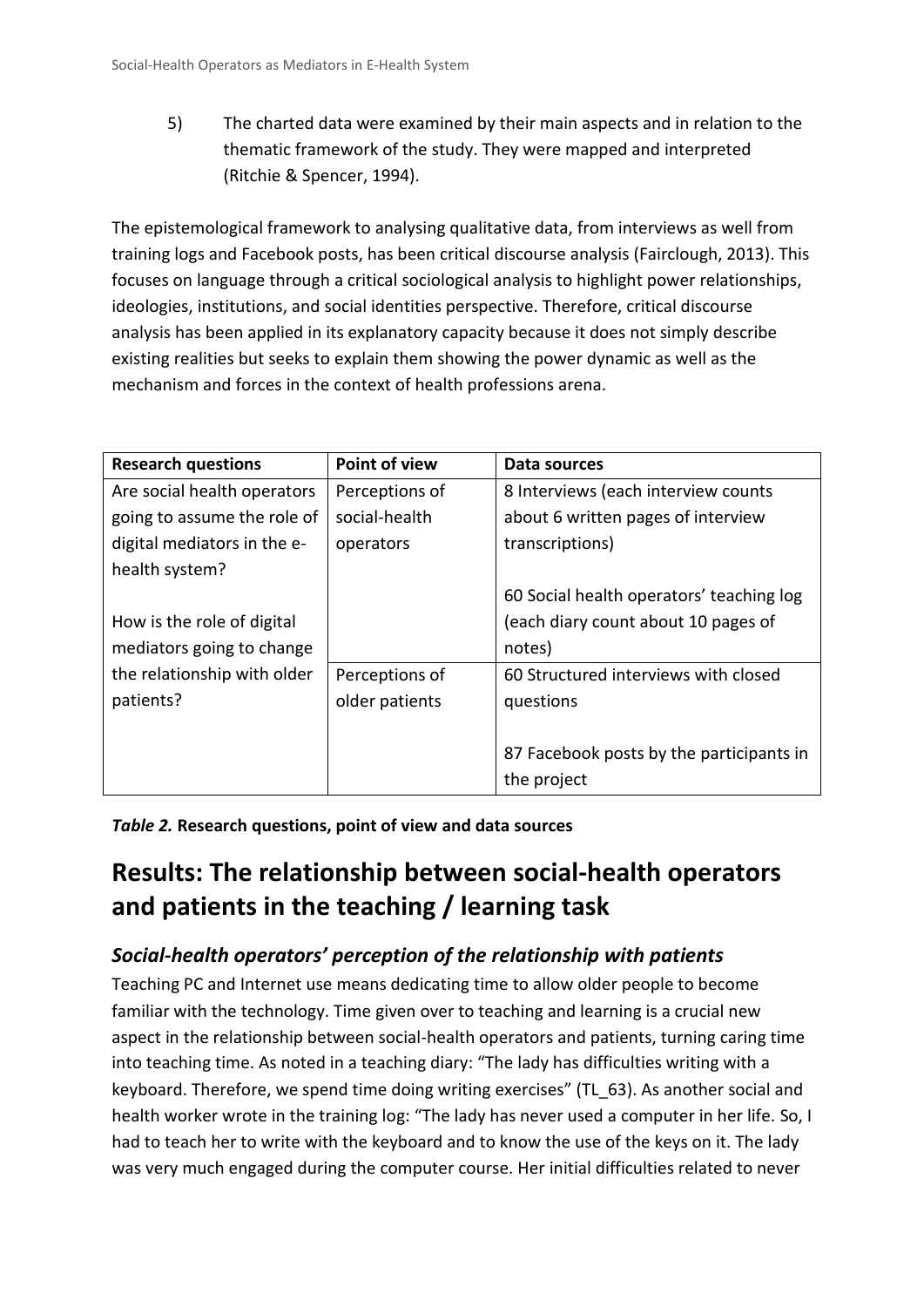having used a computer and not being able to write with the keyboard or touch screen, were overcome. The lady was always very motivated in using the computer and made good progress. It wasn't always possible to meet the lesson targets because some topics required a longer time to understand and test than those indicated by the technician's manual" that was developed for the Ages 2.0 project (TL 17). In another training log we read: "There are still difficulties writing with the keyboard. The gentleman worked hard to complete the training. His initial difficulties related to never having used a computer and not knowing how to write with a keyboard, physical or touch screen, were overcome as well. It was almost never possible to keep the pace of the lessons, since all the topics covered required a longer time to comprehend and test than those indicated by the technician's manual" (TL\_46). The need for time to consolidate the concepts learned and to cope with limitations of memory is stressed in this training log: "She asked several times to look back on previous lessons, fearing she would not remember all the steps involved in the applications. Hence we often "summarized" the content and took notes to add to the manual" (TL\_13). As noted in another training log: "It has often been necessary to repeat some of the topics the lady had the most difficulty learning, especially Facebook and Skype" (TL\_22).

PC training generally had a very positive impact on patients. As claimed by one social and health worker: "as reported in the literature as well, most of the patients in residential care are completely unmotivated: a few weeks after they get in the residential care programme, they lose their interests, and it seems like they are simply there awaiting death. For us, we saw it in this way: PC training for most of them was a great opportunity to be revived, to gain a new approach to life" (OSS 8).

As described by one social-health operator: "The participant tended to depreciate and devalue her capabilities even though she has actually been able to achieve a good level of competence in the use of computers." The social-health worker reported that "she also discovered personal skills she didn't think she had" (OSS\_4). Social-health operators highlighted that "At the end of the training process they were very happy because they achieved an unexpected result" (OSS\_3). Moreover, PC training has increased and improved communications between older patients and social-health operators: "Getting familiar with a new tool that was considered too far … greatly improved their self-esteem, … some of them communicate with their family every day and with the residential staff" (OSS\_6). For most of them, the relationship with the social-health operators was crucial, and Facebook was used to keep in touch with the social-health operator carers even when they were not working, as well as to share with them web links, photos, experiences and feelings: "Internet use made it possible for the elderly to keep in contact with relatives and friends, increasing their wellbeing; they have been happier and calmer, and they often share with us their feelings" (OSS 2).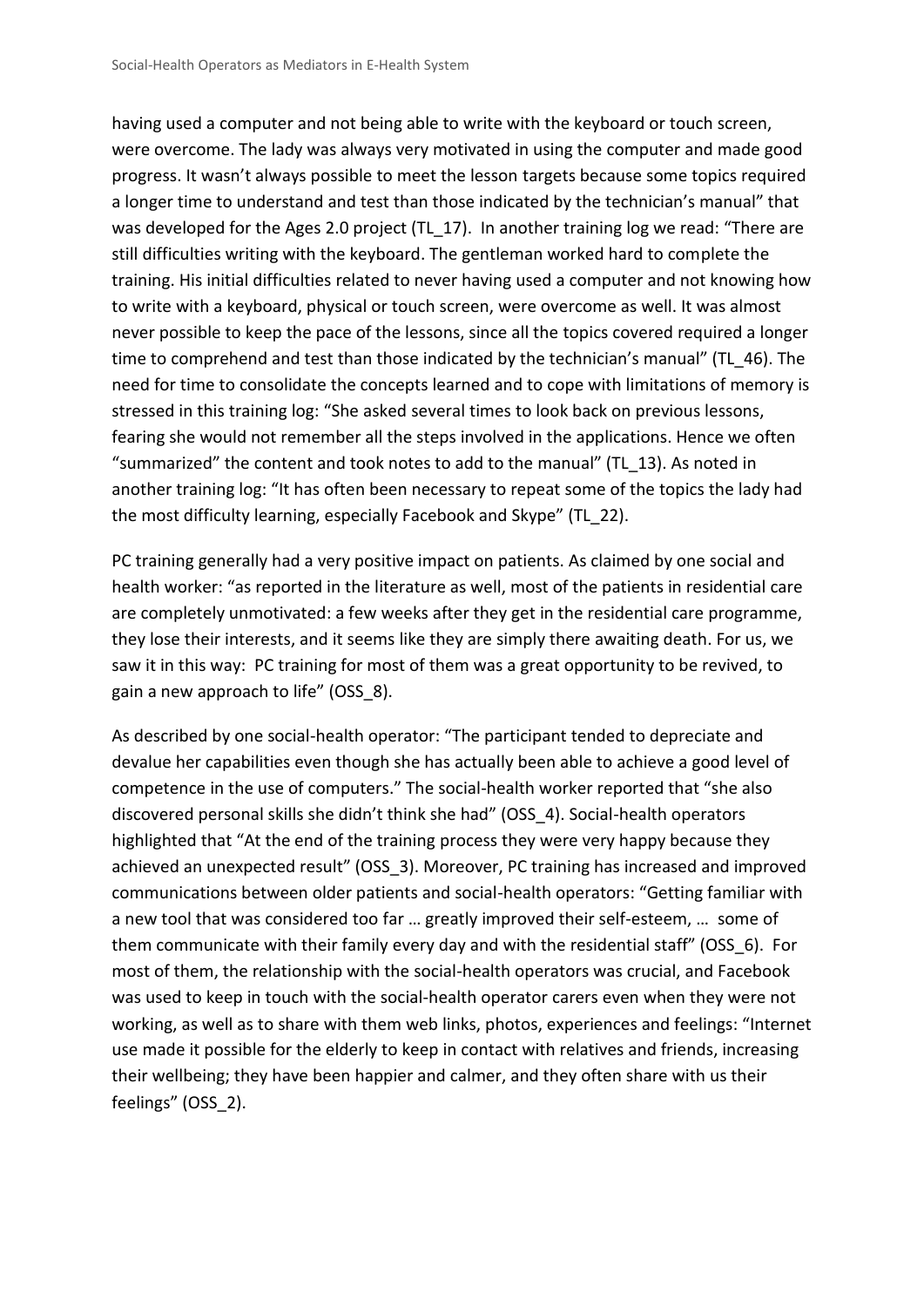#### *Patients' perception of the relationship with social-health operators*

Data from the closed questions structured interviews to patients show that 52 out of 60 patients stated that interaction with the social-health operators involved in the teaching activities was very positive, while for 5 it was positive, and for 3 neutral. 42 patients involved in the project said that they had developed a new and strong relationship with the social-health operators during the training programme, while for 18 this was not the case. Moreover, 49 stated that during the training programme, the social-health operators involved in the teaching activities came to understand the older people / patient better as a person (while for 10 it was neutral). Nonetheless, 41 perceived the relationship with socialhealth operators to be as a single team working together rather than separate individuals.

Facebook posts confirm the positive effect of social-health operators as digital mediators: "I am very happy to have participated in this initiative; I discovered that at my age you can still learn. I didn't think it would have been so easy and interesting". (MS\_79F). "I started this programme with some scepticism; today I completed it and feel extremely satisfied because it gave me confidence in myself. Being of a certain age, I thought I couldn't do it and instead I re-discovered in myself a lot of capabilities—Thank you". (ET\_85F). "I am very happy I had the opportunity to take part in such a project; at my age you can still learn. It was so easy and interesting." (MP\_75F).

Older people involved in PC and Internet training not only become familiar with social media, but also with discussion forums about politics and news. As posted on Facebook: "The computer class of the Ages project is going well. I like using Google Maps to search for places (I looked for a place in G. where I worked and other things). I like reading the newspaper online, especially the news. I did some research on Google, looking for astronomy websites. I listened to music on YouTube". (MM\_82M). From another post on a participant's Ages Facebook page: "I am super happy I learned how to use the computer. It gives me a lot of company: I read newspapers, play solitaire, etc." (LG\_81F). Other participants added: "I like to find places on google maps, places where I worked, and reading newspapers, listening to music" (AD\_73M). "The PC helps me a lot; I love to play cards, when I cannot sleep at night" (PC\_78M). "Thanks to YouTube I watched my grandson playing with his group. It was great!" (MA\_81F).

Older people positively considered the social-health operator teaching role as digital teacher: "I am very happy that there are these courses. They make us feel less old than we are, and we learn communication techniques that we never thought we had given our advanced age. And if the teacher is like V. everything becomes almost fun. Many heartfelt thanks to all!!!!!!!". (AG\_78 M). "To say I'm an enthusiast about the computer is an understatement of the truth; much of the credit must go to Mrs. V., who has been able to unravel usually inaccessible technical mysteries even to a partially senile old man who I have the undeniable impression of being. As irrefutable proof I must tell you that I'm ninety-two years old". (GM\_92M).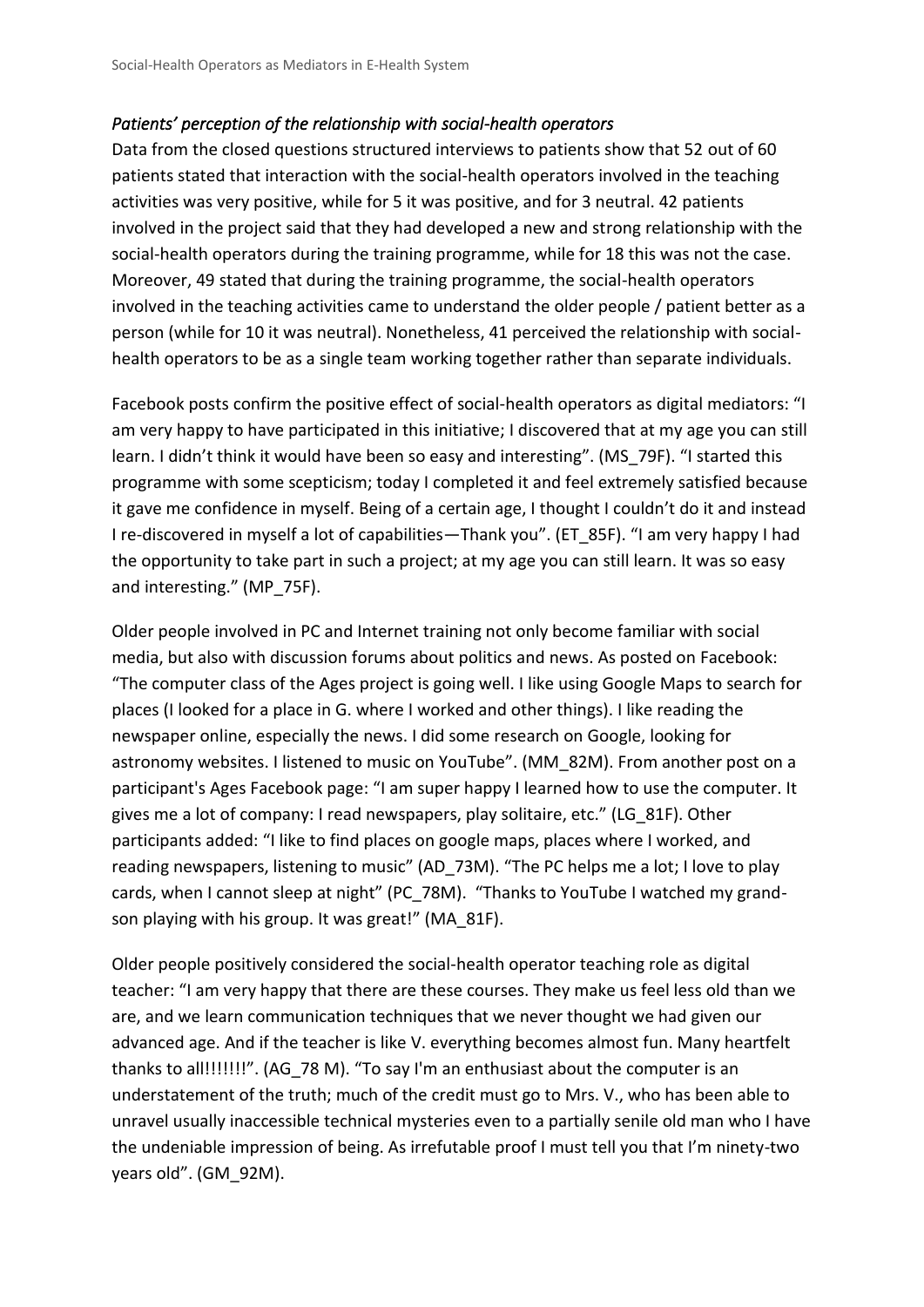As emphasised by a Facebook post of one participant: "Shut between four walls, a new horizon opens up which lets my mind breathe and I feel more engaged and thus more joyful". (GG\_83M). This Facebook post by a participant in the training sums up most of the qualitative feedback collected during the course and serves as an overall observation on the Ages project: "I must thank the Ages project team and everyone who collaborated. I participated in this computer study "not without concern", because the less than tender age of 80 certainly does not help, what with memory being depleted and the ailments of time. I wanted to try it out and I must say I am satisfied because now I feel less lonely. When I think of a poem, a piece of history and I do not remember who wrote it, I can just write a sentence and the die is cast. Likewise, I can also communicate with family and friends, read the news in the papers, see city maps, etc. On … the course I took has come to an end, and I can say straightaway that I'll miss it because I did learn something, but so much is still left and unfortunately time is running out. Let's make do! A heartfelt thank you to all of you and especially to my precious teacher. Sincerely," (NV\_79F).

### **Discussion**

The E-health scenario within health systems is modifying the relationship of curing and caring, affecting the professional health landscape which had been relatively stable for many decades. This study has investigated the role of the lower health care occupation social-health operators—in the transition towards an e-health system. The study main hypotheses were: 1) the lowest occupation would assume a key role in dealing with the process of guaranteeing digital literacy in the e-health system, becoming digital mediators in an e-health system; 2) social-health operators would play a new role in their relationship with patients, being alongside the bed of the patients.

The transition to e-health systems is affecting the health care professions landscape (Brante, 2013), and there are signs that the Covid-19 pandemic is accelerating it. Yet, this transition has been under-investigated. While doctors and nurses have more easily been switched to at distance care, the lowest health carers were not (Bashshur et al., 2020). In the lack of studies on the role of lower occupations in the transition to an-e-health system, data from this study, run before the pandemic about the role of social- health operators in teaching digital skills to older people, shed light on this.

Concerning the role of the lowest health system occupation, findings confirm:

- 1. the lowest occupation might assume a key role teaching PC and internet access as a key aspect in guaranteeing digital literacy in the e-health system-
- 2. social-health operators caring about the communication between patients and other health care professions would be a task coherent with the Italian case study national regulative framework.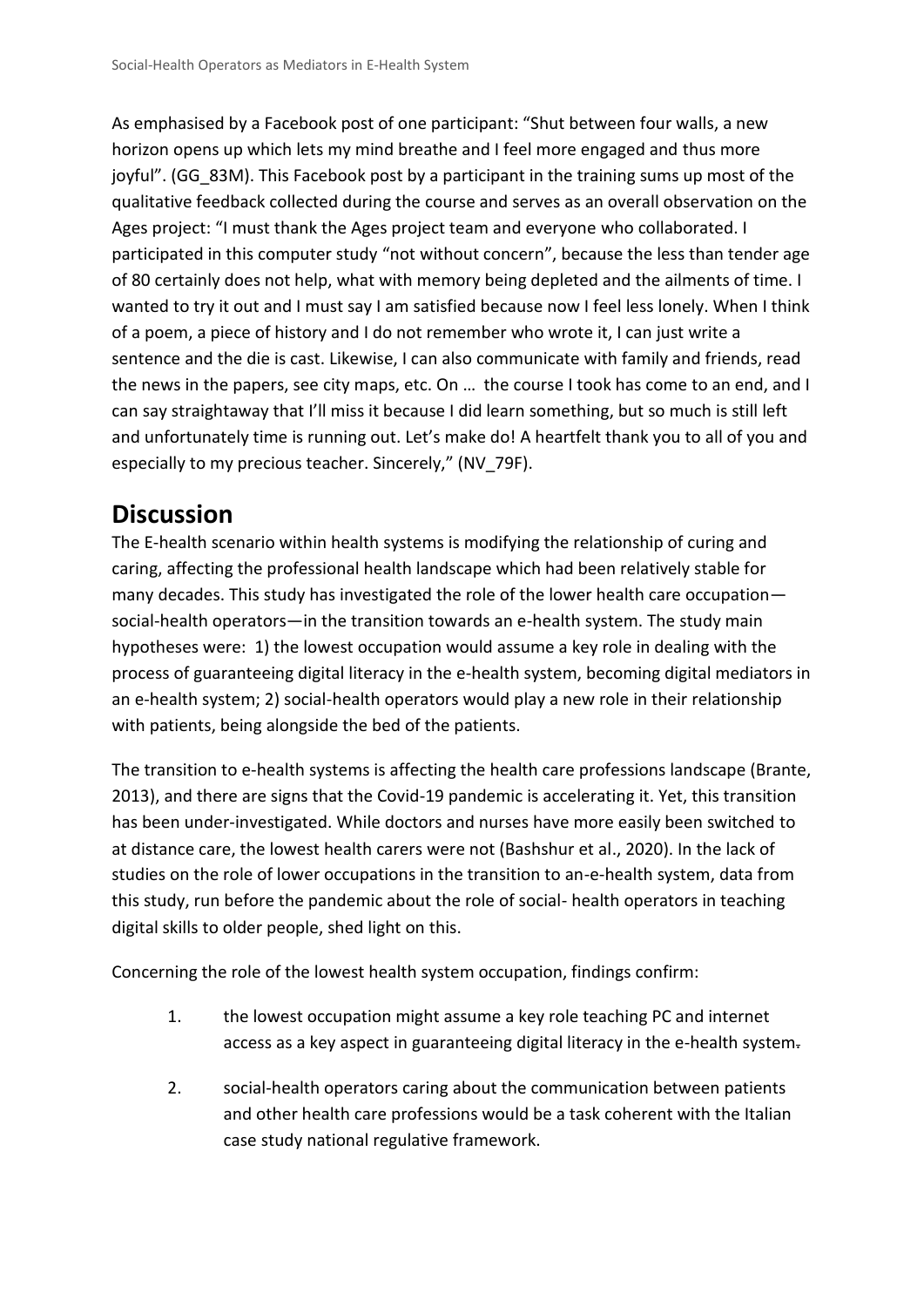The first hypothesis of the study—digital mediators as e-health mediators—has been therefore confirmed.

Regarding the relationship between social-health operators and patients, the study might suggest that social-health operators would play a new role in their relationship with patients, being alongside the bed of the patients (second hypothesis). Findings show that ehealth mediators have been positively considered for both the older patients and socialhealth operators. Regarding the new role of social- health operator as e-health mediator, micro sociological analysis findings show new characteristics in the relationship between social-health operator and patients: moving the caring relationship to become one of teaching. If professionalism can be conceptualised "broadly as based not only on formal and practical knowledge (in the broadest possible meaning of this concept) but also on personal qualities such as the ability to engage in personal and emotion-based relations to citizen clients" (Harrits, 2016, p. 13), then social-health operators correspond well to this definition.

Findings suggest further development in the e-health professional arena concerning socialhealth operators. Within the highly hierarchical division of labour in the health systems, in the e-health scenario, part of the medical consolidated profession as well as the semiprofession of nurses are partially going to be at distance, while the social-health operators are going to keep their position alongside the bed of the patient. Moreover, there are signs that where nursing tasks are upgraded, the human relationship with the patients might increasingly be left in the hands of social-health operators. In the Italian regulative framework, the social-health operators' tasks already include administration of prescribed therapy, intramuscular and subcutaneous therapy on specific nursing planning, detection, and annotation of vital parameters (heart rate, respiratory rate, and temperature) of the patient, the collection of excretions and secretions for diagnostic purposes, simple dressings and bandages, artificial respiration, and external cardiac massage. All of these tasks are supposed to be played under the direction or supervision of the nursing care manager. Therefore, being alongside the bed of the patient, social-health operators are potentially going to be not only digital mediators, but also the leading character in a special personal relationship with patients in an e-health system and technological society (Ihde, 2002). The new role of e-health mediators for social-health operators seems to outline a possible path for social-health operators towards an upgrading process as pre-professionals. The interesting point is that they derive it more from their relational than from technical skills. Studies on the professionalisation process have so far focused on the growth of knowledge and of technical skills. This study suggests that in the new e-health system, social-health operators might assume the pre-professional role of mediators between patients on the one hand, and nurses and doctors on the other, fully legitimised by their hybrid status between social and health care professionals.

This study contributes to the debate on changes in the healthcare professions in the ehealth system by investigating the lowest level of healthcare professionals, social-health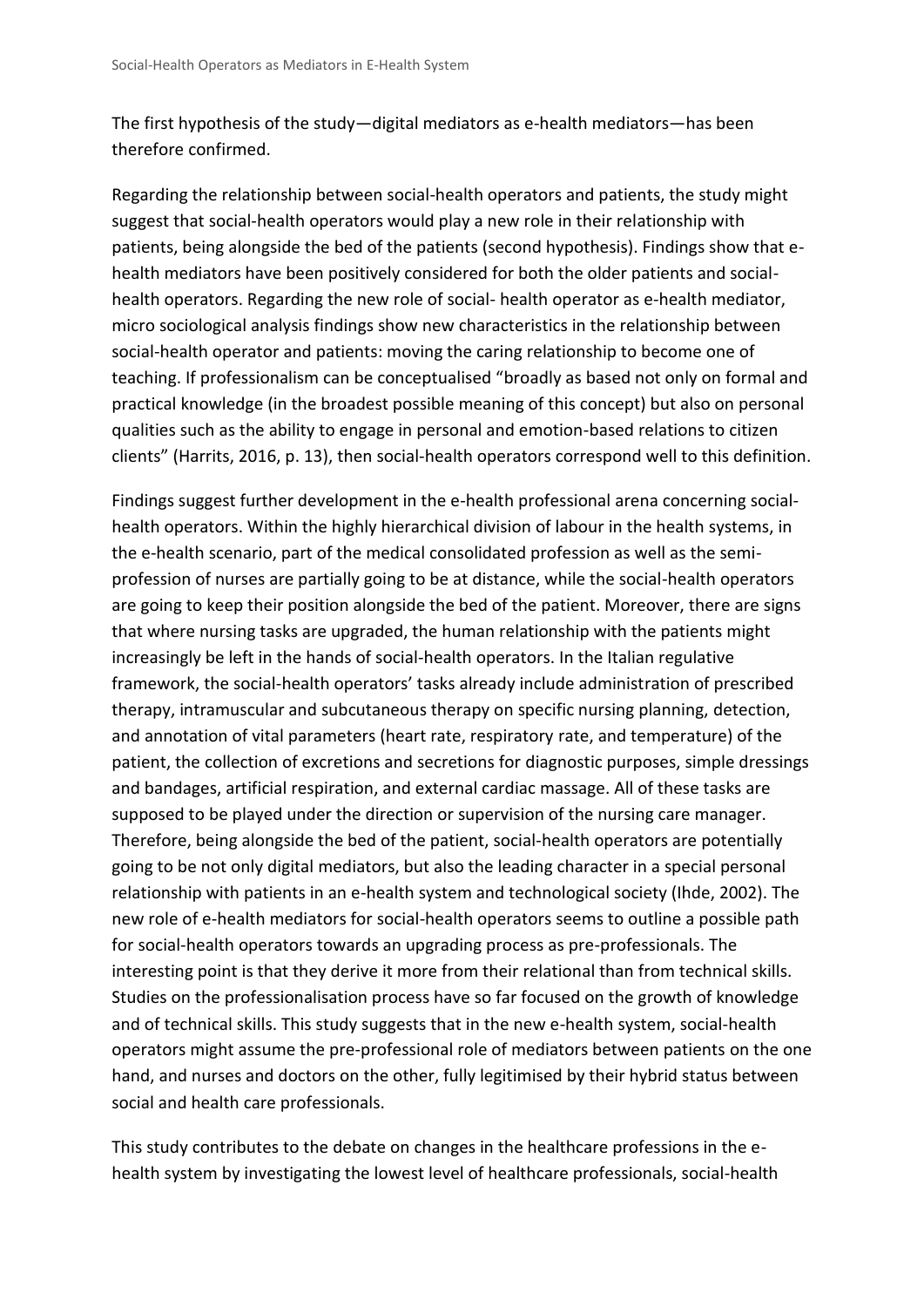operators in Italy. Nevertheless, its main limitation is that it is a single national case study. Further analysis on the lowest potential pre-professionals in e-healthcare would be necessary to confirm these preliminary results concerning social health operators as digital as well as potential caring and curing mediators between the patient body and the technological tools connecting patients to other health care professions (doctors) and semiprofessions (nurses)<sup>i</sup>.

### **Article history**

Received: 03 Apr 2020 Accepted: 21 Dec 2021 Published: 26 Jan 2022

### **References**

Abbott, A. (1983). Professional Ethics. *American Journal of Sociology, 88*(5), 855-885. <http://dx.doi.org/10.1086/227762>

Abbott, A. (1988). *The system of professions*. Chicago: University of Chicago Press

- Abbott, A. (2010). Varieties of ignorance. *The American Sociologist, 41*, 174-189. <http://dx.doi.org/10.1007/s12108-010-9094-x>
- Alaszewski, A. (2006). *Using diaries for social research*. London, UK: Sage[.https://doi.org/10.4135/9780857020215](https://doi.org/10.4135/9780857020215)
- Bagot K.L., Cadilhac D.A., Vu M., Moss K., Bladin C.F. (2015). Telemedicine in the acute health setting: A disruptive innovation for specialists (an example from stroke). *Journal of Telemedicine and Telecare,21*(8), 443– 448[.https://doi.org/10.1177/1357633X15610722](https://doi.org/10.1177/1357633X15610722)
- Bashshur, R., Doarn, C. R., Frenk, J. M., Kvedar, J. C., & Woolliscroft, J. O. (2020). Telemedicine and the COVID-19 pandemic, lessons for the future.*Telemedicine and e-Health, 26*(5)[.https://doi.org/10.1089/tmj.2020.29040.rb](https://doi.org/10.1089/tmj.2020.29040.rb)
- Black, A. D., Car, J., Pagliari, C., Anandan, C., Cresswell, K., Bokun, T., & Sheikh, A. (2011). The impact of eHealth on the quality and safety of health care: A systematic overview. *PLoS medicine, 8*(1), e1000387[.https://doi.org/10.1371/journal.pmed.1000387](https://doi.org/10.1371/journal.pmed.1000387)
- Brante, T. (2013). The professional landscape: The historical development of professions in Sweden. *Professions and professionalism, 3*(2), 119-142. <https://doi.org/10.7577/pp.558>
- Broom, A. (2005), Medical specialists accounts of the impact of the Internet on the doctor/patient relationship. *Health, 9*(3), 319- 338[.https://doi.org/10.1177/1363459305052903](https://doi.org/10.1177/1363459305052903)
- Bury, M. (2004). Researching patient-professional interactions. *Journal of Health Service Research and Policy, 9*(1),48-54[.https://doi.org/10.1258/135581904322724130](https://doi.org/10.1258/135581904322724130)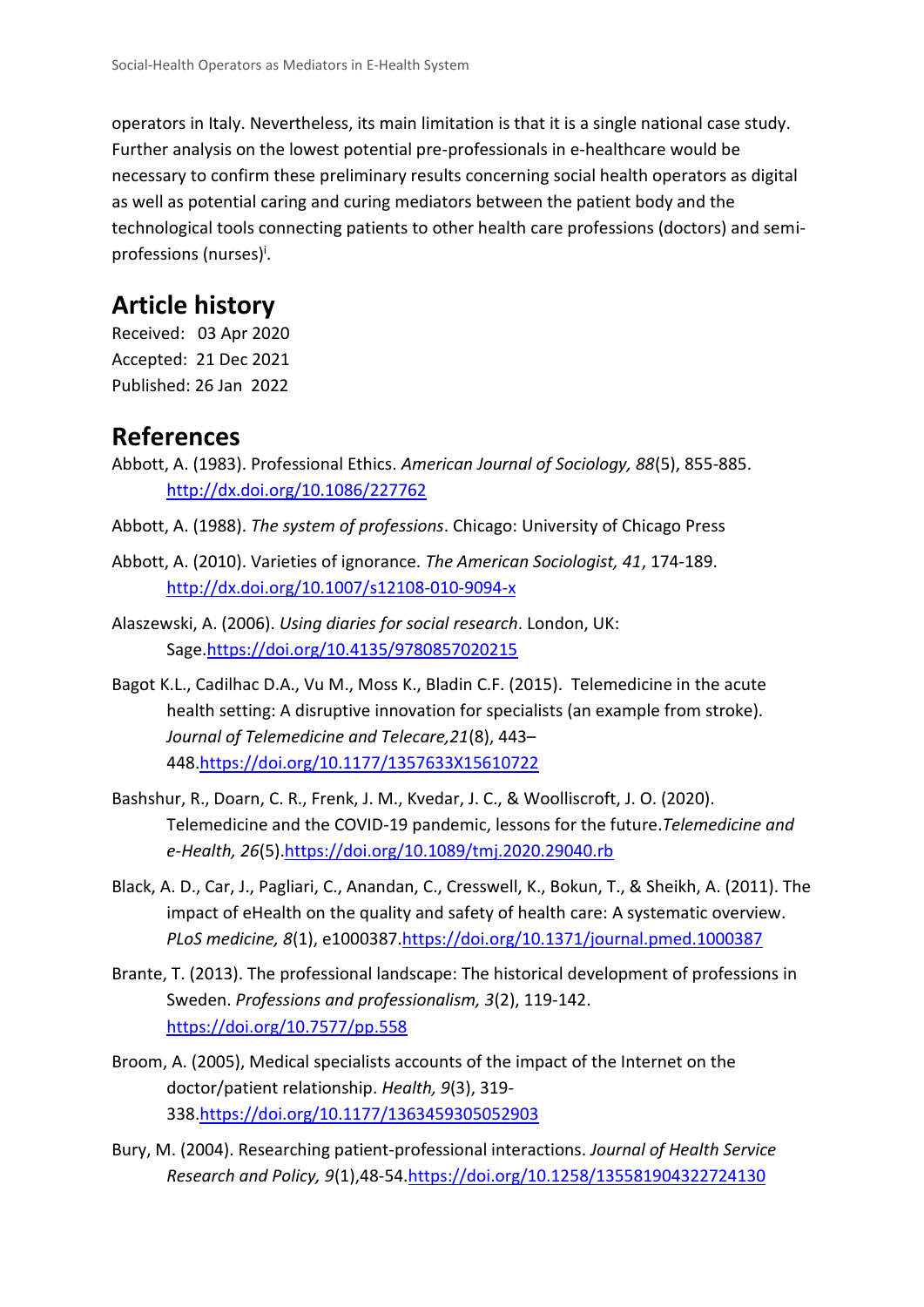- Corti, L. (1993). Using diaries in social research*. Social research update, 1993*(2). [http://repository.essex.ac.uk/24606/1/Social%20Research%20Update%202\\_%20Usi](http://repository.essex.ac.uk/24606/1/Social%20Research%20Update%202_%20Using%20diaries%20in%20social%20research.pdf) [ng%20diaries%20in%20social%20research.pdf](http://repository.essex.ac.uk/24606/1/Social%20Research%20Update%202_%20Using%20diaries%20in%20social%20research.pdf)
- Crawford, A., &Serhal Serhal, E. (2020). Digital health equity and COVID-19: the innovation curve cannot reinforce the social gradient of health. *Journal of medical Internet research, 22*(6), e19361[.https://doi.org/10.2196/19361](https://doi.org/10.2196/19361)
- Cucu-Oancea, O. (2013). Using diaries-a real challenge for the social scientist. *Procedia-Social and BehavioralSciences, 92(*10), 231-238. <https://doi.org/10.1016/j.sbspro.2013.08.665>
- Denzin, N. K. (2012). Triangulation 2.0. *Journal of mixed methods research, 6*(2), 80-88. <https://doi.org/10.1177/1558689812437186>
- Elliott, H. (1997). The use of diaries in sociological research on health experience. *Sociological Research Online, 2*(2), 38-48[.https://doi.org/10.5153/sro.38](https://doi.org/10.5153/sro.38)
- Erzberger, C., & Prein, G. (1997). Triangulation: Validity and empirically-based hypothesis construction. *Quality and quantity, 31*(2), 141-154. <https://doi.org/10.1023/A:1004249313062>
- Etzioni, A. (Ed.). (1969). *The semi-professions and their organization: Teachers, nurses, social workers.* New York: The Free Press.
- European Commission (2020). *Shaping Europe's digital future: Factsheet*. Available from: [https://ec.europa.eu/commission/presscorner/detail/en/fs\\_20\\_278](https://ec.europa.eu/commission/presscorner/detail/en/fs_20_278)
- Eurostat (2020). *Digital inclusion: Individuals*. Available from[:https://ec.europa.eu/eurostat/web/digital-economy-and](https://ec.europa.eu/eurostat/web/digital-economy-and-society/data/database)[society/data/database](https://ec.europa.eu/eurostat/web/digital-economy-and-society/data/database)
- Evans, T. (2014). The moral economy of street-level policy work. *Croatian and Comparative Public Administration, 14*(2), 381-399.
- Eysenbach, G. (2008). Medicine 2.0: Social networking, collaboration, participation, apomediation,and openness. *Journal of Medical Internet Research, 10*(3), 1- 9[.https://doi.org/10.2196/jmir.1030](https://doi.org/10.2196/jmir.1030)
- Fairclough, N. (2013). *Critical discourse analysis: The critical study of language*. London: Routledge[.https://doi.org/10.4324/9781315834368](https://doi.org/10.4324/9781315834368)
- Flick, U. (2007). *Designing qualitative research*. London: Sage[.https://doi.org/10.4135/9781849208826](https://doi.org/10.4135/9781849208826)
- Foucault, M. (2003). *The birth of the clinic (3rd ed.)*. London: Routledge.
- Freidson, E. (1986). *Professional powers: A study of the institutionalization of formal knowledge*. Chicago: Chicago University Press.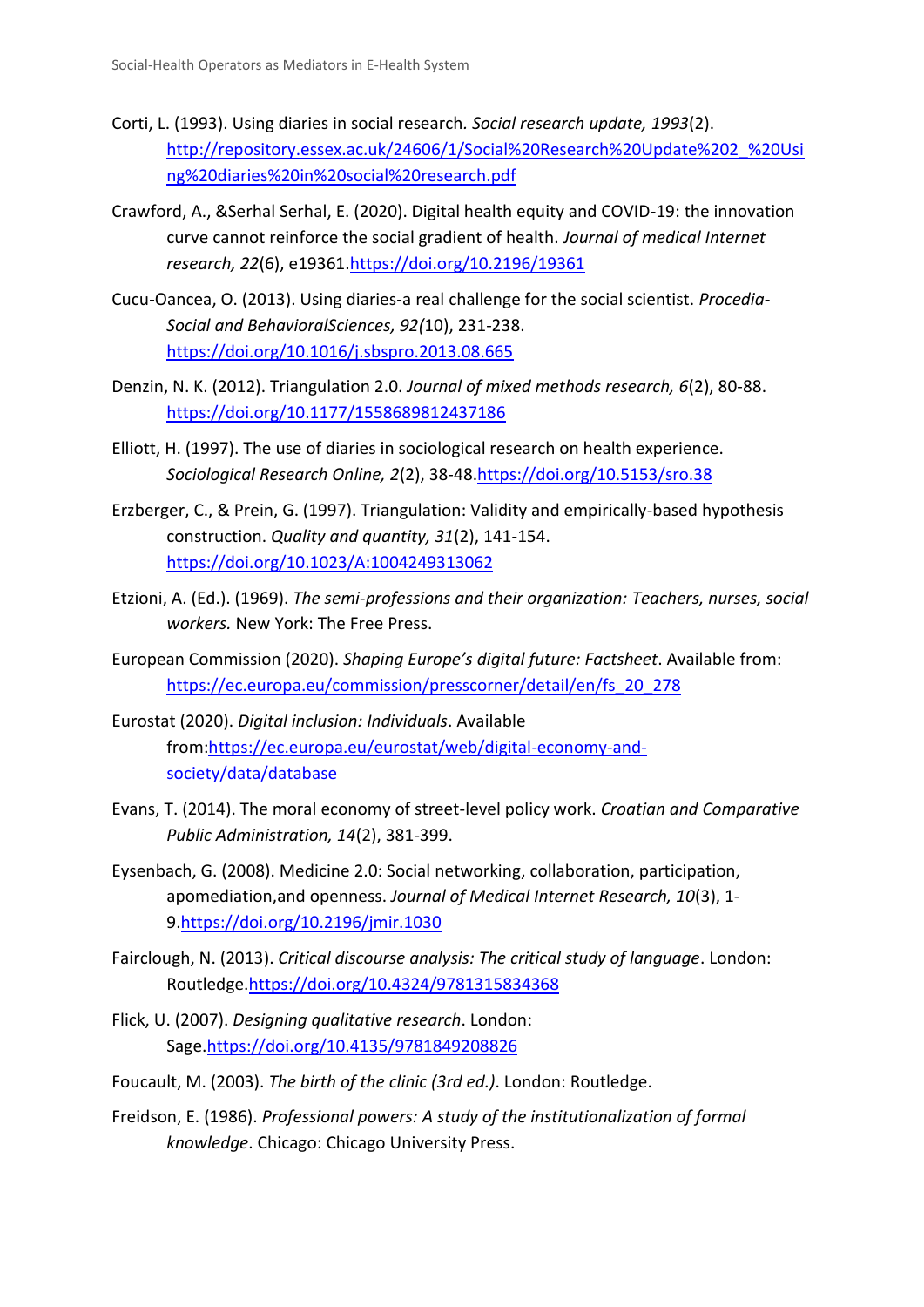Freidson, E. (2001). *Professionalism: The third logic. Cambridge*: Polity Press.

- Gabe J., Cardano M., Genova A. (Eds.). (2021). *Health and illness in the neoliberal era in Europe*. Bingley: Emerald.<https://doi.org/10.1108/9781839091193>
- Gazzetta Ufficiale (2002). Legge 8 gennaio 2002 n. 1: Conversione in legge, con modificazioni, del decreto legge 12 novembre 2001, n. 402, recante disposizioni urgenti in materia di personale sanitario [Law 8 January 2002 n. 1: Conversion into law, with modifications, of the decree law 12 November 2001, n. 402, containing urgent provisions on health personnel]
- Gazzetta Ufficiale (2003). Accordo tra il Ministero della Salute, il Ministero del lavoro e delle politiche sociali, le Regioni e le province autonome di Trento e di Bolzano per la disciplina della formazione complementare in assistenza sanitaria della figura professionale dell'operatore socio-sanitario di cui all'articolo 1, comma 8, del DI 12 novembre 2001, n. 402, convertito, con modificazioni, dalla legge 8 gennaio 2001, n1. [Agreement between the Ministry of Health, the Ministry of Labour and Social Policies, the Regions and the Autonomous Provinces of Trento and Bolzano for the discipline of complementary training in health care of the professional figure of the socio-health operator referred to in article 1, paragraph 8, of the DI 12 November 2001, n. 402, converted, with modifications, by law 8 January 2001, n1]
- Giglietto, F., Rossi, L., & Bennato, D. (2012). The open laboratory: Limits and possibilities of using Facebook, Twitter, and YouTube as a research data source*. Journal of technology in human services, 30*(3-4), 145- 159[.https://doi.org/10.1080/15228835.2012.743797](https://doi.org/10.1080/15228835.2012.743797)
- Gubrium, J. F. & Holstein, J. A. (2002). From the individual interview to the interview society, in J. F. Gubrium & J. A. Holstein (Eds.), Handbook of Interview Research, Thousand Oaks, CA: Sage Publications[.https://doi.org/10.4135/9781412973588](https://doi.org/10.4135/9781412973588)
- Hallqvist, J. (2019). Digital health and the embodying of professionalism: Avatars as health professionals in Sweden. *Professions and Professionalism, 9*(2), e2847[.https://doi.org/10.7577/pp.2847](https://doi.org/10.7577/pp.2847)
- Hargreaves, A. (1998). The emotional politics of teaching and teacher development: With implications for educational leadership. *International journal of leadership in education, 1*(4), 315-336.<https://doi.org/10.1080/1360312980010401>
- Harrits, G. S. (2016). Being professional and being human. Professional's sensemaking in the context of close and frequent interactions with citizens. *Professions and Professionalism, 6*(2), e1522.<https://doi.org/10.7577/pp.1522>
- Hookway, N. (2008). "Entering the blogosphere": Some strategies for using blogs in social research. *Qualitative research, 8*(1), 91- 113[.https://doi.org/10.1177/1468794107085298](https://doi.org/10.1177/1468794107085298)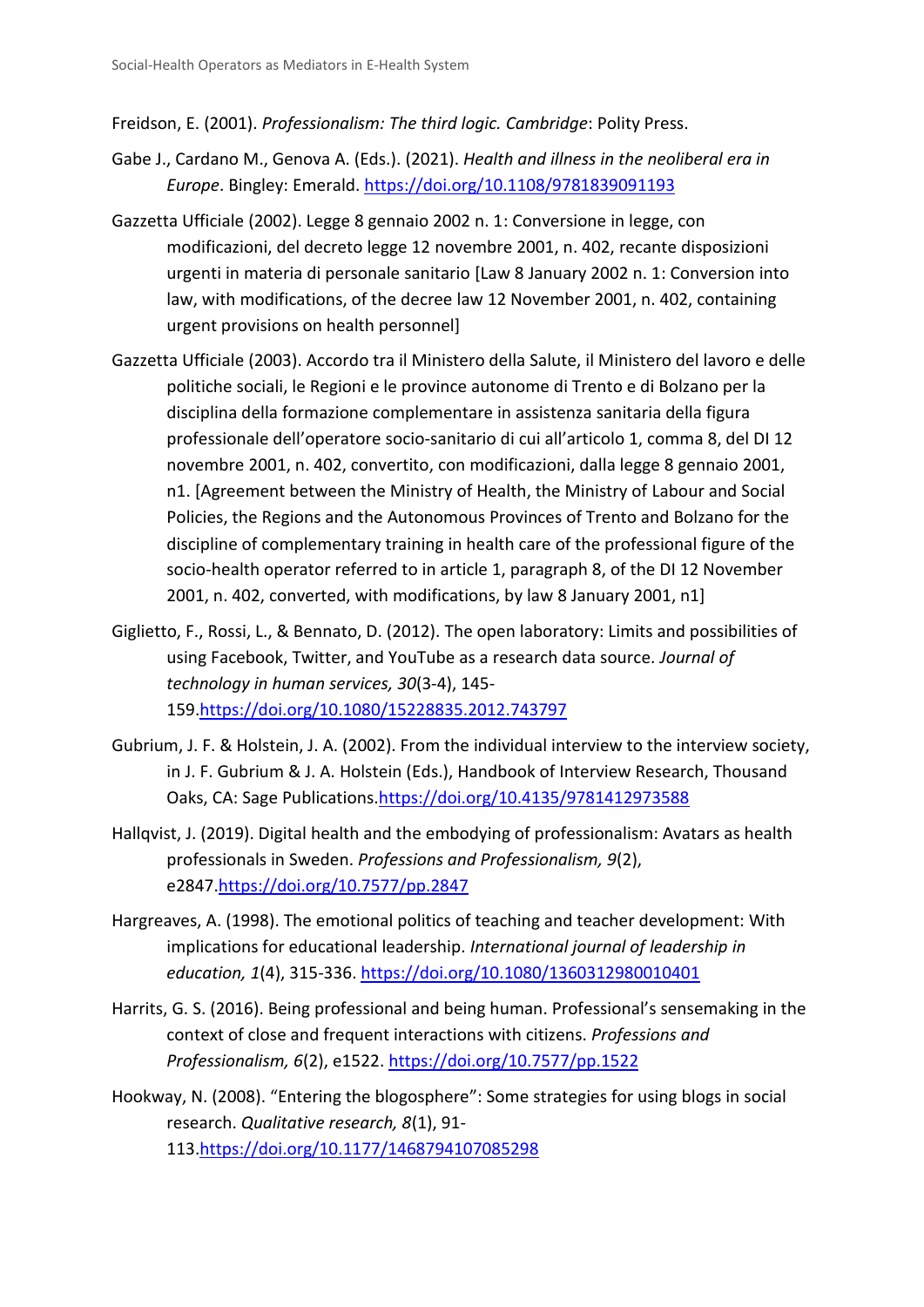- Howe, K. R. (1988). Against the quantitative-qualitative incompatibility thesis or dogmas die hard. *Educational Researcher, 17*(8), 10- 16[.https://doi.org/10.3102/0013189X017008010](https://doi.org/10.3102/0013189X017008010)
- Ihde, D. (2002). *Bodies in technology (Vol. 5)*. Minneapolis, MN: University of Minnesota Press.
- Istat (2020), Health For All database. Retrieved from<https://www.istat.it/it/archivio/14562>
- Jick, T. D. (1979). Mixing qualitative and quantitative methods: Triangulation in action. *Administrative science quarterly, 24*(4), 602-611[.https://doi.org/10.2307/2392366](https://doi.org/10.2307/2392366)
- Lipsky, M. (2010). *Street-level bureaucracy: Dilemmas of the individual in public services (2nd ed.).* New York: Publications of Russell Sage Foundation.
- Lupton, D. (2014). Critical perspectives on digital health technologies. *Sociology Compass, 8*(12), 1344-1359[. https://doi.org/10.1111/soc4.12226](https://doi.org/10.1111/soc4.12226)
- Manning-Morton, J. (2006). The personal is professional: Professionalism and the birth to threes practitioner. *Contemporary Issues in Early Childhood, 7*(1), 42-52. <https://doi.org/10.2304/ciec.2006.7.1.42>
- Maxcy, S. J. (2003). Pragmatic threads in mixed methods research in the social science: The search for multiple models of inquiry and the end of the philosophy of formalism. In A. Tashakkori & C. Teddlie Denzin (Eds.), *Handbook of mixed methods in social & behavioral research* (p. 51-90). Thousand Oaks, CA: SAGE.
- Mordini, E., Wright, D., Wadhwa, K., De Hert, P., Mantovani, E., Thestrup, J., ... & Vater, I. (2009). Senior citizens and the ethics of e-inclusion. *Ethics and Information Technology, 11*(3), 203-220.<https://doi.org/10.1007/s10676-009-9189-7>
- Moreno, M. A., Goniu, N., Moreno, P. S., & Diekema, D. (2013). Ethics of social media research: common concerns and practical considerations. *Cyberpsychology, behavior, and social networking, 16*(9), 708- 713[.https://doi.org/10.1089/cyber.2012.0334](https://doi.org/10.1089/cyber.2012.0334)
- Moretti, C., Spina E., Ciaschini, U. (2012). Formazione e operatività nel sociale: l'assistente sociale, l'educatore e l'operatore socio-sanitario. [Social training and operations: The social worker, the educator and the socio-health worker]. *Rivista di Scienza dell'Amministrazione, 3*,53-72[.https://doi.org/10.3280/SA2012-003004](https://doi.org/10.3280/SA2012-003004)
- Nickelsen, N. C. M. (2019). The infrastructure of telecare: Implications for nursing tasks and the nurse‐doctor relationship. *Sociology of health & illness, 41*(1), 67-80. <https://doi.org/10.1111/1467-9566.12781>
- O'Connor, K. E. (2008). "You choose to care": Teachers, emotions, and professional identity. *Teaching and Teacher Education, 24*(1), 117-126. <http://dx.doi.org/10.1016/j.tate.2006.11.008>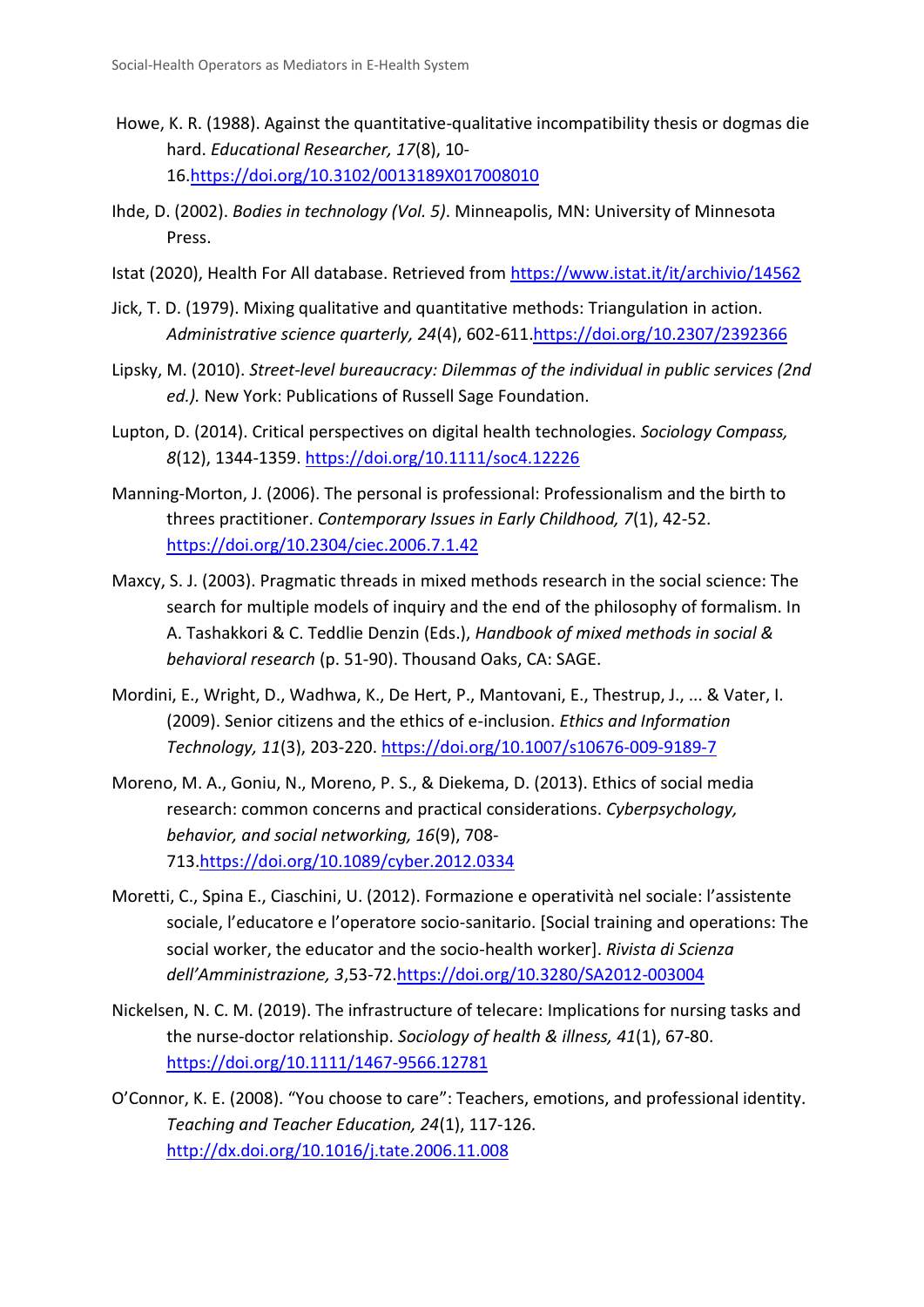- Oh, H., Rizo, C., Enkin, M., &Jadad, A. (2005). What is eHealth?A systematic review of published definitions. *World Hospitals and Health Services, 41(*1), 32-40. <https://doi.org/10.2196/jmir.7.1.e1>
- Olsen, W. (2004). Triangulation in Social Research: Qualitative and quantitative methods can really be mixed. In: M. Holborn, Ed., *Development in Sociology,* Ormskirk UK: Causeway Press (p. 1-30).
- Parsons, T. (1954). A sociologist looks at the legal profession. In T. Parsons (Ed.), *Essays in sociological theory* (p. 310-385). Glencoe, Illinois: The Free Press.
- Patton, M. Q. (2002). *Qualitative research & evaluation methods (3rd ed).*Thousand Oaks, CA: Sage Publications.

Pavolini, E., & Vicarelli, G. (2013). Italy: A strange NHS with its paradoxes. In Emmanuele Pavolini, Ana M. Guillén (Eds), *Health Care Systems in Europe under Austerity* (p. 81-101). London: Palgrave Macmillan. [https://doi.org/10.1057/9780230369627\\_5](https://doi.org/10.1057/9780230369627_5)

- Ritchie, J. & Spencer, L. (1994). Qualitative data analysis for applied policy research. In A. Bryman and R. G. Burgess (Eds.), Analyzing qualitative data, (p.173-194). London: Routledge [https://doi.org/10.4324/9780203413081\\_chapter\\_9](https://doi.org/10.4324/9780203413081_chapter_9)
- Saks, M. (2012). Defining a profession: The role of knowledge and expertise. *Professions and Professionalism, 2*(1), 1-10[.https://doi.org/10.7577/pp.v2i1.151](https://doi.org/10.7577/pp.v2i1.151)
- Sena, B. (2017). Professionalization without autonomy: The Italian case of building the nursing profession. *Professions and Professionalism, 7*(3), e1900[.https://doi.org/10.7577/pp.1900](https://doi.org/10.7577/pp.1900)
- Timmermans, S., &Berg, M. (2003). The practice of medical technology. *Sociology of Health & Illness, 25*(3), 97-114[.https://doi.org/10.1111/1467-9566.00342](https://doi.org/10.1111/1467-9566.00342)
- Topol, E. (2015). *The patient will see you now*. New York: Basic Books.
- Tousijn, W. (2002). Medical dominance in Italy: A partial decline. *Social Science &Medicine, 55*(5), 733-741. [https://doi.org/10.1016/S0277-9536\(01\)00199-X](https://doi.org/10.1016/S0277-9536(01)00199-X)
- Trachtenberg, F., Dugan, E., & Hall, M. A. (2005). How patients' trust relates to their involvement in medical care. *Journal of Family Practice, 54*(4), 344-354.
- Trappenburg, M., & Noordegraaf, M. (2018). Fighting the enemy within? Challenging minor principles of professionalism in care and welfare. *Professions and Professionalism, 8*(2), e2265.<https://doi.org/10.7577/pp.2265>
- Vicarelli, G., &Bronzini, M. (2018). La sanità digitale: dimensioni di analisi e prospettive di ricerca. [Digital health: Dimensions of analysis and research perspectives]. Social Policies, 2, 147-162.
- Vicarelli, G., & Pavolini, E. (2015). Health workforce governance in Italy. *Health Policy, 119*(12), 1606-1612[.https://doi.org/10.1016/j.healthpol.2015.09.004](https://doi.org/10.1016/j.healthpol.2015.09.004)